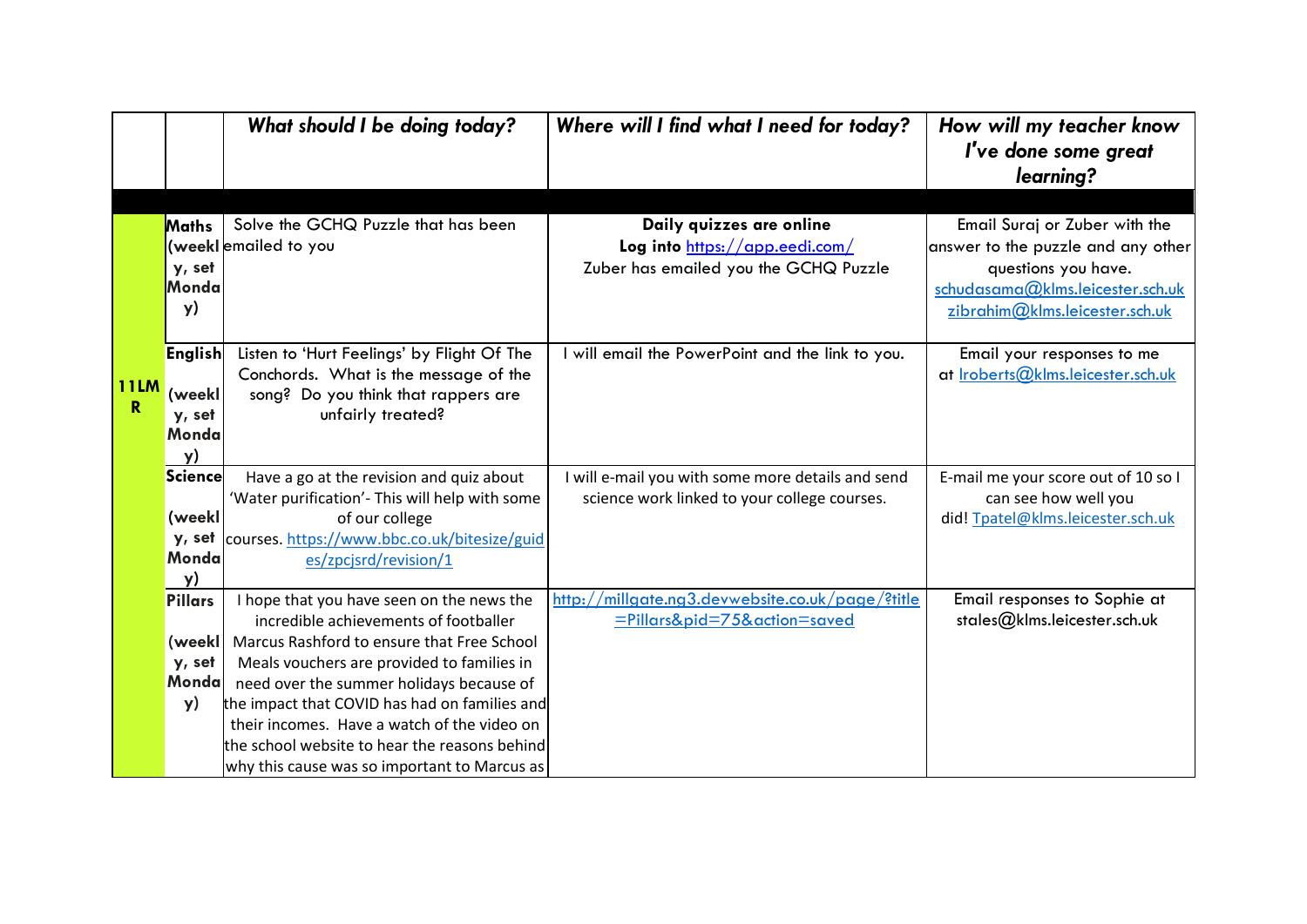|  |                                                         | well as reading the newspaper article. What<br>are our thoughts on his achievements?                                                                                                                                                               |                                                                                                                                |                                                                                                                        |
|--|---------------------------------------------------------|----------------------------------------------------------------------------------------------------------------------------------------------------------------------------------------------------------------------------------------------------|--------------------------------------------------------------------------------------------------------------------------------|------------------------------------------------------------------------------------------------------------------------|
|  | <b>Core P</b><br>Е<br>(weekl<br>y, set<br>Monda<br>y)   | Explore different methods of travel for<br>fitness<br>Try the following this week and decide<br>which you prefer. Remember<br>20 mins daily:<br>Walk<br>Jogging<br>20m Sprints x 10<br><b>Bike</b><br>Hopping/Skipping<br>Roller Skates/Skateboard | No additional equipment needed to complete this Email what you get up to or update<br>just a bit of effort and some fresh air. | staff on their catch-up phone call                                                                                     |
|  | Maths<br>y, set<br>Monda<br>y)                          | Solve the GCHQ Puzzle that has been<br>(weeklemailed to you                                                                                                                                                                                        | Daily quizzes are online<br>Log into https://app.eedi.com/<br>Zuber has emailed you the GCHQ Puzzle                            |                                                                                                                        |
|  | <b>English</b><br>11SCH (weekl<br>y, set<br>Monda<br>y) | Listen to 'Hurt Feelings' by Flight Of The<br>Conchords. What is the message of the<br>song? Do you think that rappers are<br>unfairly treated?                                                                                                    | I will email the PowerPoint and the link to you.                                                                               | Email your responses to me<br>at <u>Iroberts@klms.leicester.sch.uk</u><br>And Andy<br>at amaxwell@klms.leicester.sh.uk |
|  | (weekl<br>y, set<br>Monda<br>y)                         | Science Have a go at the revision and quiz about<br>'Water purification'- This will help with<br>some of our college courses.<br>https://www.bbc.co.uk/bitesize/guides/zp<br>$c$ jsrd/revision/1                                                   | Email sent to you with link.                                                                                                   | <b>Email answers</b><br>to mdempster@klms.leicester.sch.uk                                                             |
|  | <b>Pillars</b>                                          | I hope that you have seen on the news the<br>incredible achievements of footballer<br>Marcus Rashford to ensure that Free School                                                                                                                   | http://millgate.ng3.devwebsite.co.uk/page/?title=Pill<br>ars&pid=75&action=saved                                               | Email responses to Sophie at<br>stales@klms.leicester.sch.uk                                                           |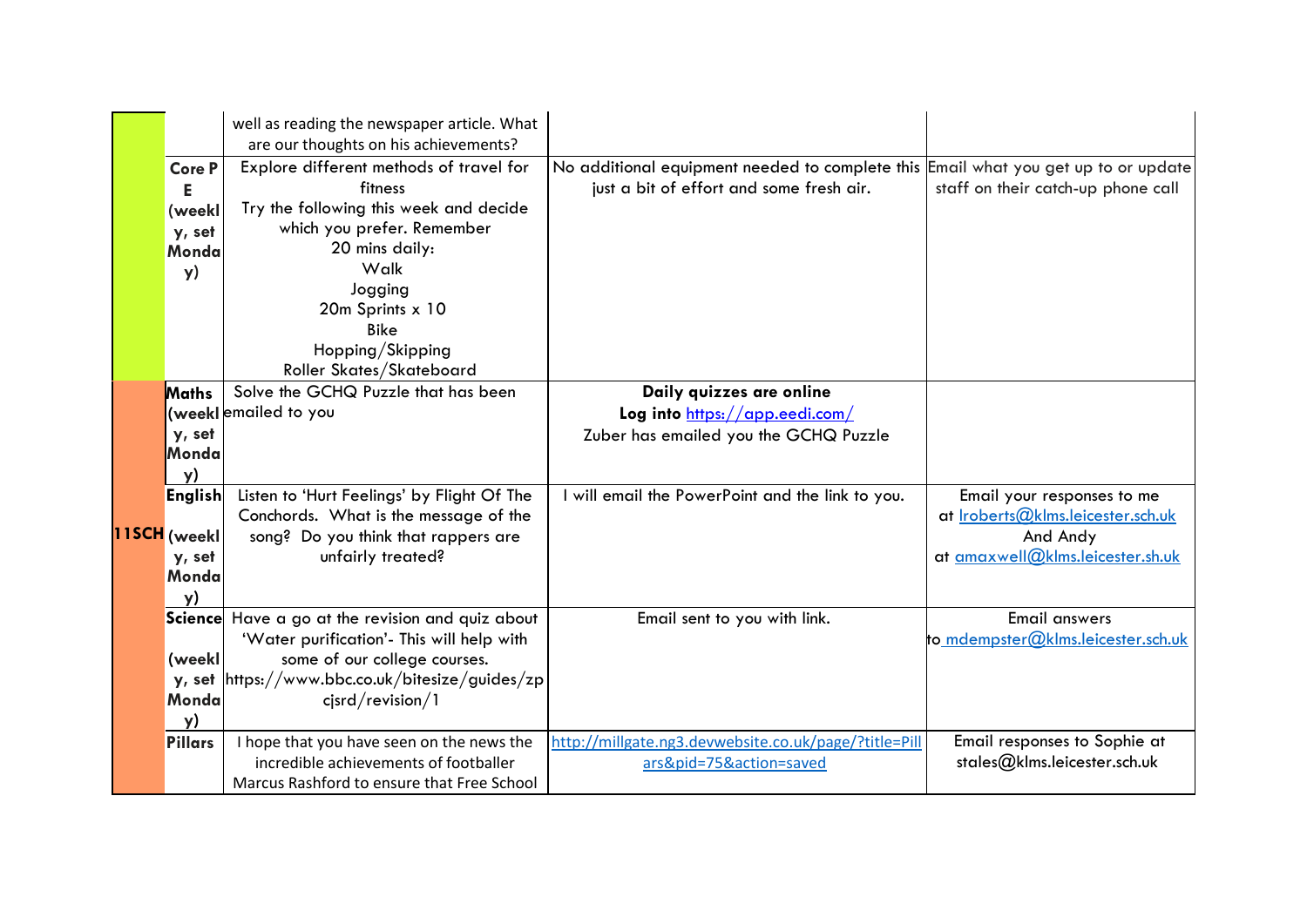| (weekl<br>y, set<br><b>y</b> )       | Meals vouchers are provided to families in<br>need over the summer holidays because of<br>Mondathe impact that COVID has had on families and<br>their incomes. Have a watch of the video on<br>the school website to hear the reasons behind<br>why this cause was so important to Marcus as<br>well as reading the newspaper article. What |                                                                                                                                                                                |                                                                                                                                                                                  |
|--------------------------------------|---------------------------------------------------------------------------------------------------------------------------------------------------------------------------------------------------------------------------------------------------------------------------------------------------------------------------------------------|--------------------------------------------------------------------------------------------------------------------------------------------------------------------------------|----------------------------------------------------------------------------------------------------------------------------------------------------------------------------------|
| <b>Core P</b>                        | are our thoughts on his achievements?<br>Explore different methods of travel for                                                                                                                                                                                                                                                            | No additional equipment needed to complete this Email what you get up to or update                                                                                             |                                                                                                                                                                                  |
| Е<br>(weekl<br>y, set<br>Monda<br>y) | fitness<br>Try the following this week and decide<br>which you prefer. Remember<br>20 mins daily:<br>Walk<br>Jogging<br>20m Sprints x 10<br><b>Bike</b><br>Hopping/Skipping<br>Roller Skates/Skateboard                                                                                                                                     | just a bit of effort and some fresh air.                                                                                                                                       | staff on their catch-up phone call                                                                                                                                               |
| <b>Maths</b><br>(daily)              | Complete the three tasks set on MyMaths<br>by the end of the week. Use the revision<br>guide provided to support you. Complete<br>the daily quiz emailed to you by Zuber.                                                                                                                                                                   | Instructions email sent on Monday with YouTube<br>links for help. Paper copies also delivered to you<br>all Monday afternoon. Daily quiz emailed to you<br>by Zuber every day. | Amy will check on MyMaths to see<br>how you are getting on. If you are<br>working on paper, it will be<br>collected next Monday. Email Amy<br>with any questions or help needed. |
| <b>English</b><br>10AL (daily)       | English Language Paper 2, Question 4<br>Read the extracts and complete your<br>answer to question 4.                                                                                                                                                                                                                                        | I have posted the exam paper out to you and<br>emailed you a PowerPoint with links on to support<br>your learning.                                                             | Email your responses to me at<br>lroberts@klms.eicester.sch.uk                                                                                                                   |
| Science                              |                                                                                                                                                                                                                                                                                                                                             |                                                                                                                                                                                |                                                                                                                                                                                  |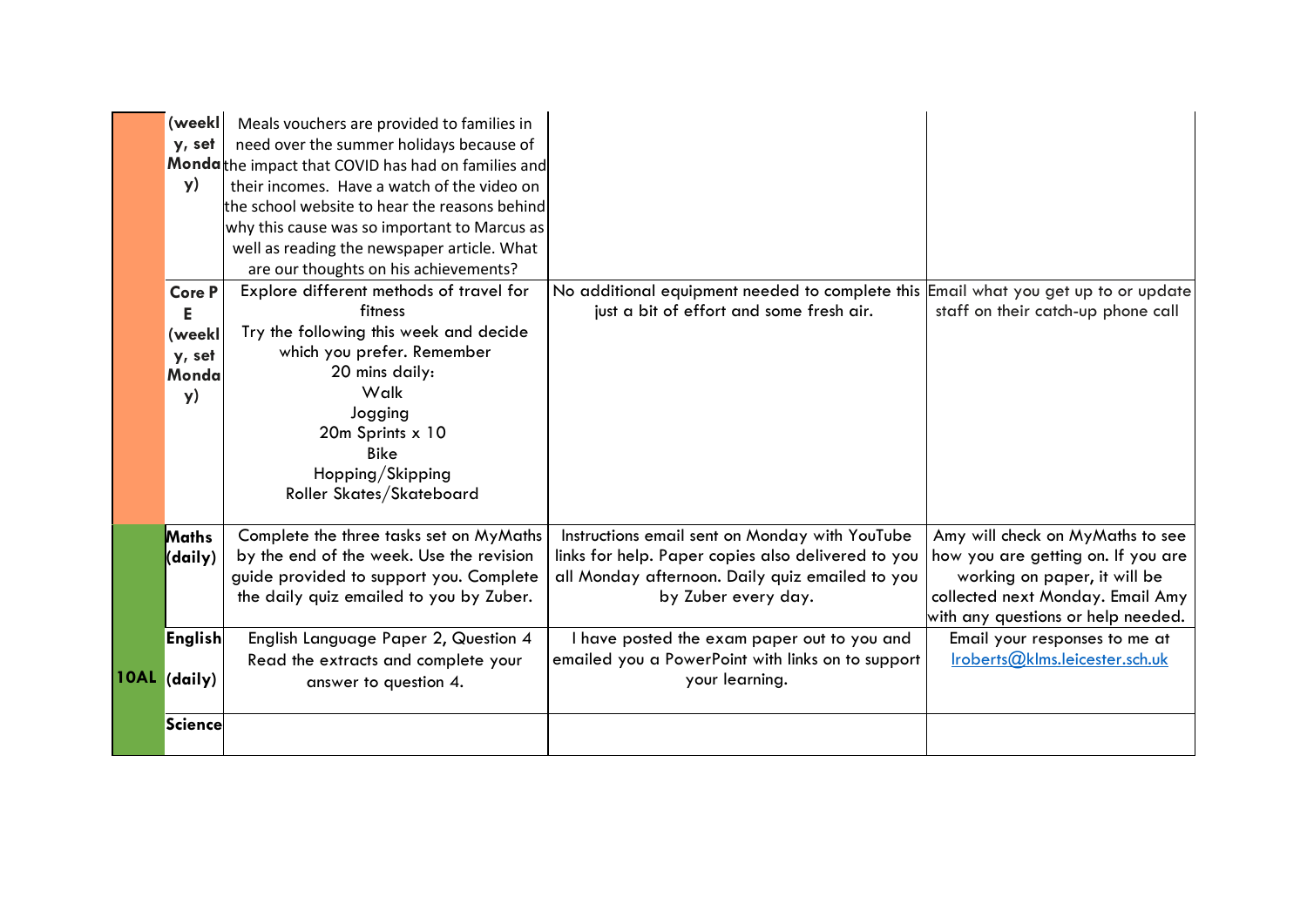| (Mon $/$<br>Wed /<br>Fri)                             |                                                                                                                                                                                                                                                                             |                                                                                                                                |                                                                                                                                                 |
|-------------------------------------------------------|-----------------------------------------------------------------------------------------------------------------------------------------------------------------------------------------------------------------------------------------------------------------------------|--------------------------------------------------------------------------------------------------------------------------------|-------------------------------------------------------------------------------------------------------------------------------------------------|
| <b>Pillars</b><br>(weekl)<br>y, set<br>Mondal<br>y)   | I hope that you have seen on the news the<br>incredible achievements of footballer<br>Marcus Rashford to ensure that Free School<br>Meals vouchers are provided to families in<br>need over the summer holidays because of<br>the impact that COVID has had on families and | http://millgate.ng3.devwebsite.co.uk/page/?title<br>=Pillars&pid=75&action=saved                                               | Email responses to Sophie at<br>stales@klms.leicester.sch.uk                                                                                    |
|                                                       | their incomes. Have a watch of the video on<br>the school website to hear the reasons behind<br>why this cause was so important to Marcus as<br>well as reading the newspaper article. What<br>are our thoughts on his achievements?                                        |                                                                                                                                |                                                                                                                                                 |
| <b>Core P</b><br>Е<br>(weekl<br>y, set<br>Monda<br>y) | Explore different methods of travel for<br>fitness<br>Try the following this week and decide<br>which you prefer. Remember<br>20 mins daily:<br>Walk<br>Jogging<br>20m Sprints x 10<br><b>Bike</b><br>Hopping/Skipping<br>Roller Skates/Skateboard                          | No additional equipment needed to complete this Email what you get up to or update<br>just a bit of effort and some fresh air. | staff on their catch-up phone call                                                                                                              |
| Maths<br>(daily)                                      | Complete the three assessments set on<br>MyMaths. Each of you have your own<br>assessments to complete.                                                                                                                                                                     | Daily quizzes are online.<br>Log into https://app.eedi.com/<br>Your mymaths log ins have been sent to you by<br>email          | Email Zuber with any questions or<br>help needed.<br>zibrahim@klms.leicester.sch.uk<br>I will check on mymaths to see how<br>you are getting on |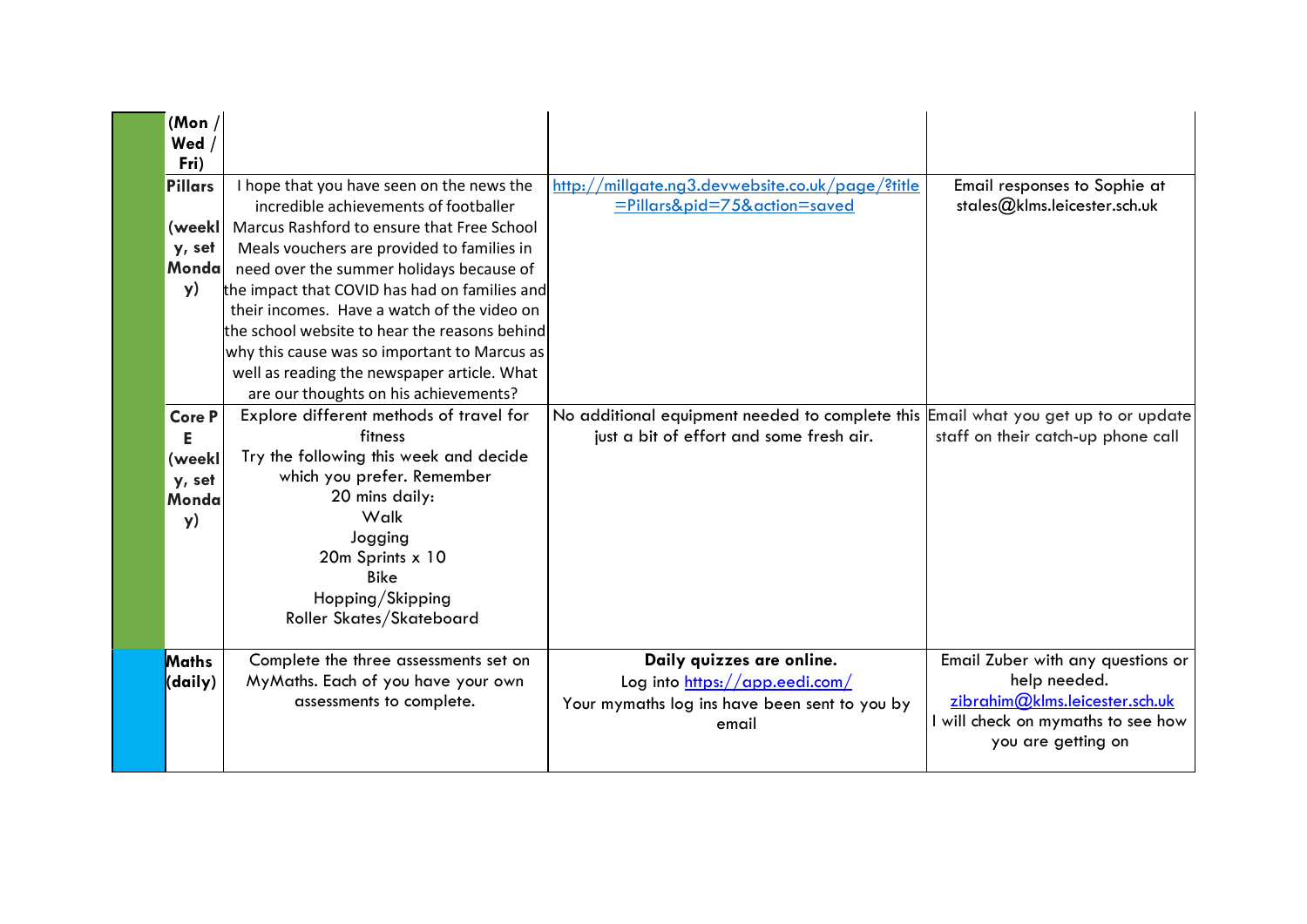| <b>English</b> | Complete the writing to argue task. (7)       | I have posted the resources out to you.                                            | Email your responses to Selina at<br>sclarke@klms.leicester.sch.uk |
|----------------|-----------------------------------------------|------------------------------------------------------------------------------------|--------------------------------------------------------------------|
| 10ZI (daily)   |                                               |                                                                                    |                                                                    |
| Science        | LQ: Do plants have vessels as we have         | Email sent to you with link.                                                       | Email answers to                                                   |
|                | blood vessels?                                |                                                                                    | mdempster@klms.leicester.sch.uk                                    |
| (Mon $/$       |                                               |                                                                                    |                                                                    |
| Wed /          | Read through the revise section then have a   |                                                                                    |                                                                    |
| Fri)           | go at the quiz $-$ email me 2 of your correct |                                                                                    |                                                                    |
|                | answers and your scores.                      |                                                                                    |                                                                    |
|                |                                               |                                                                                    |                                                                    |
|                | https://www.bbc.co.uk/bitesize/topics/zny     |                                                                                    |                                                                    |
|                | ycdm/articles/z6btng8                         |                                                                                    |                                                                    |
|                |                                               |                                                                                    |                                                                    |
| <b>Pillars</b> | I hope that you have seen on the news the     | http://millgate.ng3.devwebsite.co.uk/page/?title                                   | Email responses to Sophie at                                       |
|                | incredible achievements of footballer         | =Pillars&pid=75&action=saved                                                       | stales@klms.leicester.sch.uk                                       |
| (weekll        | Marcus Rashford to ensure that Free School    |                                                                                    |                                                                    |
| y, set         | Meals vouchers are provided to families in    |                                                                                    |                                                                    |
| Monda          | need over the summer holidays because of      |                                                                                    |                                                                    |
| y)             | the impact that COVID has had on families and |                                                                                    |                                                                    |
|                | their incomes. Have a watch of the video on   |                                                                                    |                                                                    |
|                | the school website to hear the reasons behind |                                                                                    |                                                                    |
|                | why this cause was so important to Marcus as  |                                                                                    |                                                                    |
|                | well as reading the newspaper article. What   |                                                                                    |                                                                    |
|                | are our thoughts on his achievements?         |                                                                                    |                                                                    |
| <b>Core P</b>  | Explore different methods of travel for       | No additional equipment needed to complete this Email what you get up to or update |                                                                    |
| Е              | fitness                                       | just a bit of effort and some fresh air.                                           | staff on their catch-up phone call                                 |
| (weekl         | Try the following this week and decide        |                                                                                    |                                                                    |
| y, set         | which you prefer. Remember                    |                                                                                    |                                                                    |
| Monda          | 20 mins daily:                                |                                                                                    |                                                                    |
| y)             | Walk                                          |                                                                                    |                                                                    |
|                | Jogging                                       |                                                                                    |                                                                    |
|                | 20m Sprints x 10                              |                                                                                    |                                                                    |
|                | <b>Bike</b>                                   |                                                                                    |                                                                    |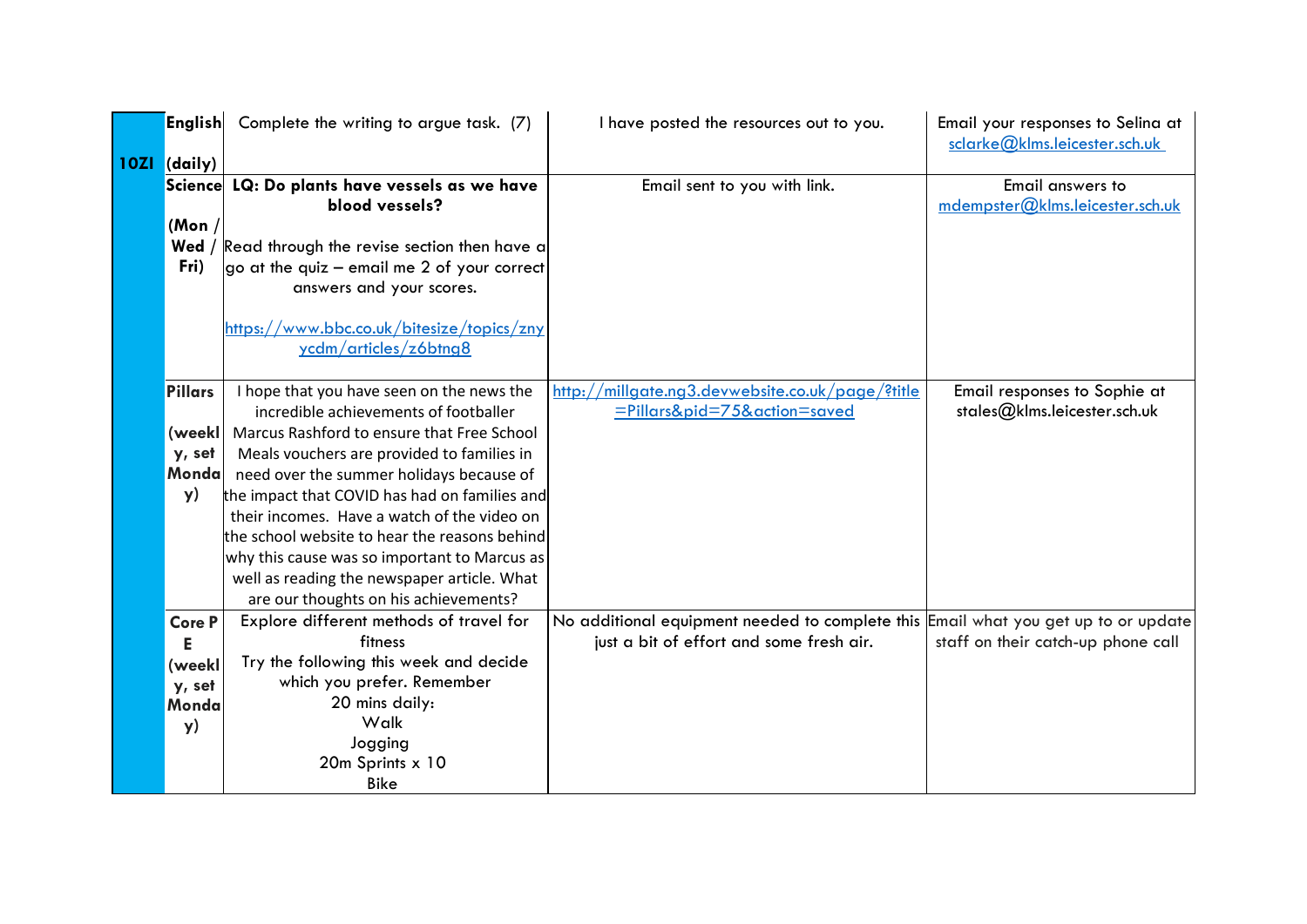|                   |               | Hopping/Skipping<br>Roller Skates/Skateboard        |                                                                                                                                                     |                                    |
|-------------------|---------------|-----------------------------------------------------|-----------------------------------------------------------------------------------------------------------------------------------------------------|------------------------------------|
|                   | Anima         |                                                     |                                                                                                                                                     |                                    |
|                   | Care          |                                                     |                                                                                                                                                     |                                    |
|                   | Y9            | <b>Investigating Africa</b>                         | Paper copies that were posted to you last week.                                                                                                     | Please email me completed work     |
|                   | Geogr         | Complete tasks 4-7 in the booklet that you          |                                                                                                                                                     | by Frioday Morning:                |
|                   | aphy          | have been sent.                                     |                                                                                                                                                     | Vwiley@klms.leicester.sch.uk       |
|                   | <b>Perfor</b> |                                                     |                                                                                                                                                     |                                    |
|                   | ming          |                                                     |                                                                                                                                                     |                                    |
| <b>Optio</b> Arts |               |                                                     |                                                                                                                                                     |                                    |
| n s               |               | CaterinSuggested recipe -Baked Alaska p14. This can | Recipe and Work booklet have been posted to you. Please send me some pictures of your                                                               |                                    |
|                   | g             | be a tricky one and take some patience but          | Available on zoom for a call MONDAY 12.45pm for 1-1 cooking and email me if you need any                                                            |                                    |
|                   |               | it sooo worth it.                                   | tutorials and demos. Or we can cook a recipe together                                                                                               | help. By the end of the            |
| Weekl             |               |                                                     | Task 3 p.23 – Nutritional Value of picnic foods. live. I will email you all the meeting ID and passwords week. <u>imarlow@klms.leicester.sch.uk</u> |                                    |
| v                 |               | Analyse and compare homemade products               | to log on to zoom                                                                                                                                   |                                    |
| task(s)           |               | and shop bought. Answers the questions on           |                                                                                                                                                     |                                    |
|                   |               | the page using the information in the               |                                                                                                                                                     |                                    |
|                   |               | nutritional values of both items. This is a great   |                                                                                                                                                     |                                    |
| set               |               | way to be able to see how things can be             |                                                                                                                                                     |                                    |
| Mond              |               | healthier when made yourself or perhaps             |                                                                                                                                                     |                                    |
| ay                |               | that's not always the case, we shall see!           |                                                                                                                                                     |                                    |
|                   |               | <b>Music Music Promoter</b>                         |                                                                                                                                                     |                                    |
|                   | <b>Yr 10</b>  | This week you are learning all about the role       | You have been given the information and                                                                                                             |                                    |
|                   |               | of the promoter. Aaron has found a useful           | brainstorm in a pack of work by Amy at the beginning                                                                                                | Email your completed tasks back to |
|                   |               | YouTube clip to help you get started! Then          | of this half term. If you need it printed or emailed out                                                                                            | Helen and                          |
|                   |               | read the information and complete the blank         | again, please email Helen. You can find the link to the Aaron: hrackley@klms.leicester.sch.u                                                        |                                    |
|                   |               | brainstorm with all the facts you have learnt       | YouTube clip here:                                                                                                                                  |                                    |
|                   |               | about being a music promoter.                       | https://www.youtube.com/watch?v=79RRDQGg0k0                                                                                                         | acolvin@klms.leicester.sch.uk      |
|                   |               | Aaron would like you to answer the following:       |                                                                                                                                                     |                                    |
|                   |               | How has promoting music events changed              |                                                                                                                                                     |                                    |
|                   |               | now that the internet is widely used? How           |                                                                                                                                                     |                                    |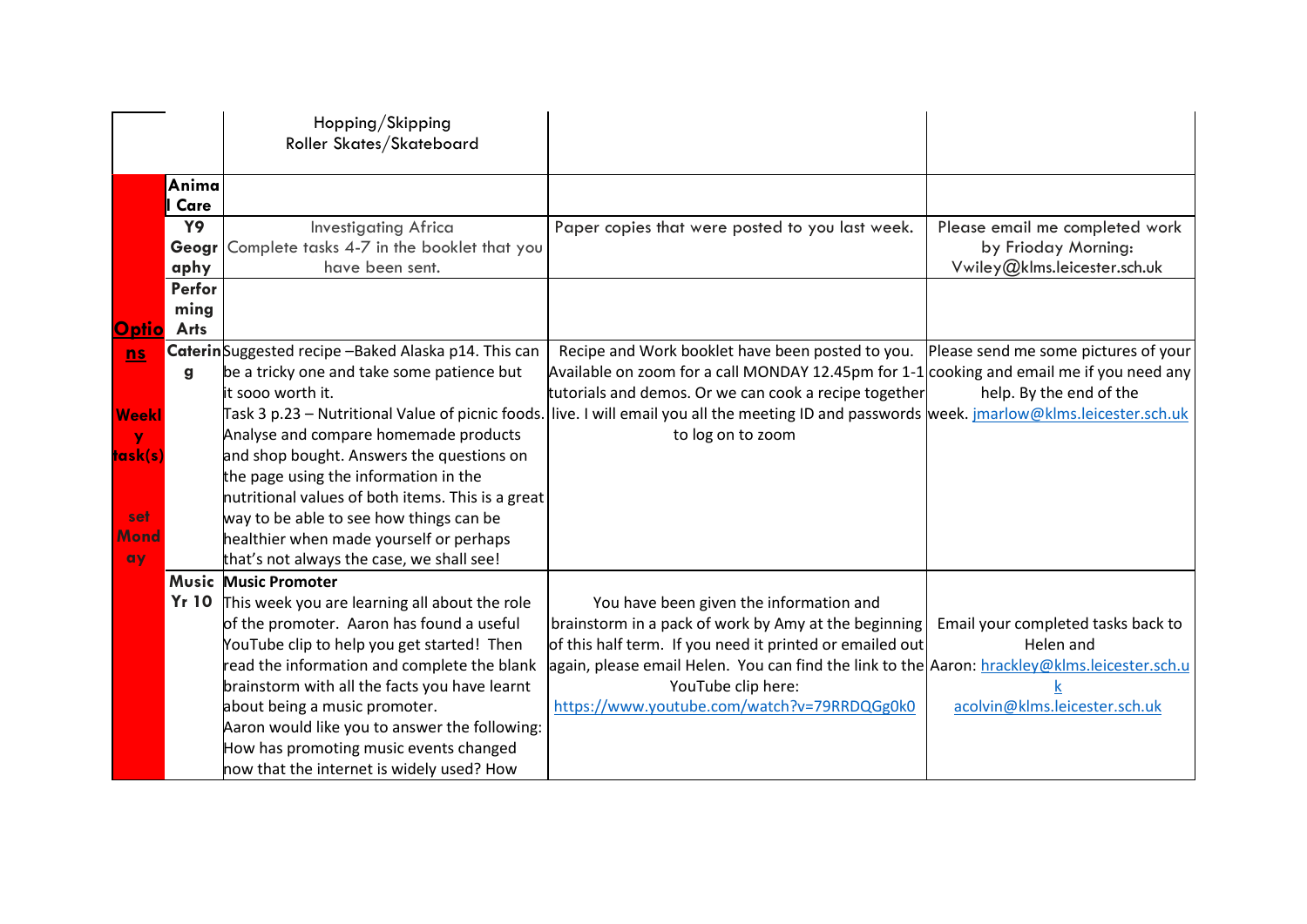| would promoters advertise an event before<br>the internet compared to now?                                                                                                                                                                                                                                                                                                                                                                                                                |                                                                                                                                                                                         |                                                                                    |
|-------------------------------------------------------------------------------------------------------------------------------------------------------------------------------------------------------------------------------------------------------------------------------------------------------------------------------------------------------------------------------------------------------------------------------------------------------------------------------------------|-----------------------------------------------------------------------------------------------------------------------------------------------------------------------------------------|------------------------------------------------------------------------------------|
| Music How to rap and the history of rap:<br>Yr9<br>Go on to BBC bitesize KS3 music, watch the<br>history of rap.<br>In this lesson you will learn:<br>Find out about rap and its history,<br>including hip-hop, MCs, sound systems<br>and grime.<br><b>Explore rap by artists like C Cane, Stormzy,</b><br>Kate Tempest and Slowthai.<br>Get ideas for making your own rap                                                                                                                | video clip then read the information about the https://www.bbc.co.uk/bitesize/topics/z3dghyc/articl<br>es/zvtjwty                                                                       | hrackley@klms.leicester.sch.uk acolvi<br>n@klms.leicester.sch.uk                   |
| Media                                                                                                                                                                                                                                                                                                                                                                                                                                                                                     |                                                                                                                                                                                         |                                                                                    |
| <b>BTEC</b><br>Officiating games: Football and<br><b>Badminton</b><br>Sport<br>Use the 4 situations in football to gain an<br>idea on how to complete the task. Answer<br>the Football sheet in full and then fill in the<br>blank table for the badminton scenarios.<br>Keep it simple and you will fly through<br>them.<br>If you can record yourself performing basic<br>football skills: Passing and control, keep<br>ups, dribbling, running with the ball,<br>turning and shooting. | Use the emailed word documents and complete it  <br>in as much detail as possible<br>Use the Fifa training drills to help you think of<br>different challenges to complete these videos | Email work to your teacher or give<br>it to the staff who are working with<br>you. |
| <b>DT</b><br>Year 9<br>9810<br>isometric<br>sketches send in<br>your attempts<br>(છે)                                                                                                                                                                                                                                                                                                                                                                                                     | https://www.youtube.com/watch?v=xOV2iPSiO<br><b>ZA</b><br><b>CHECK EMAIL FOR TIME</b>                                                                                                   | smistry@klms.leicester.sch.uk                                                      |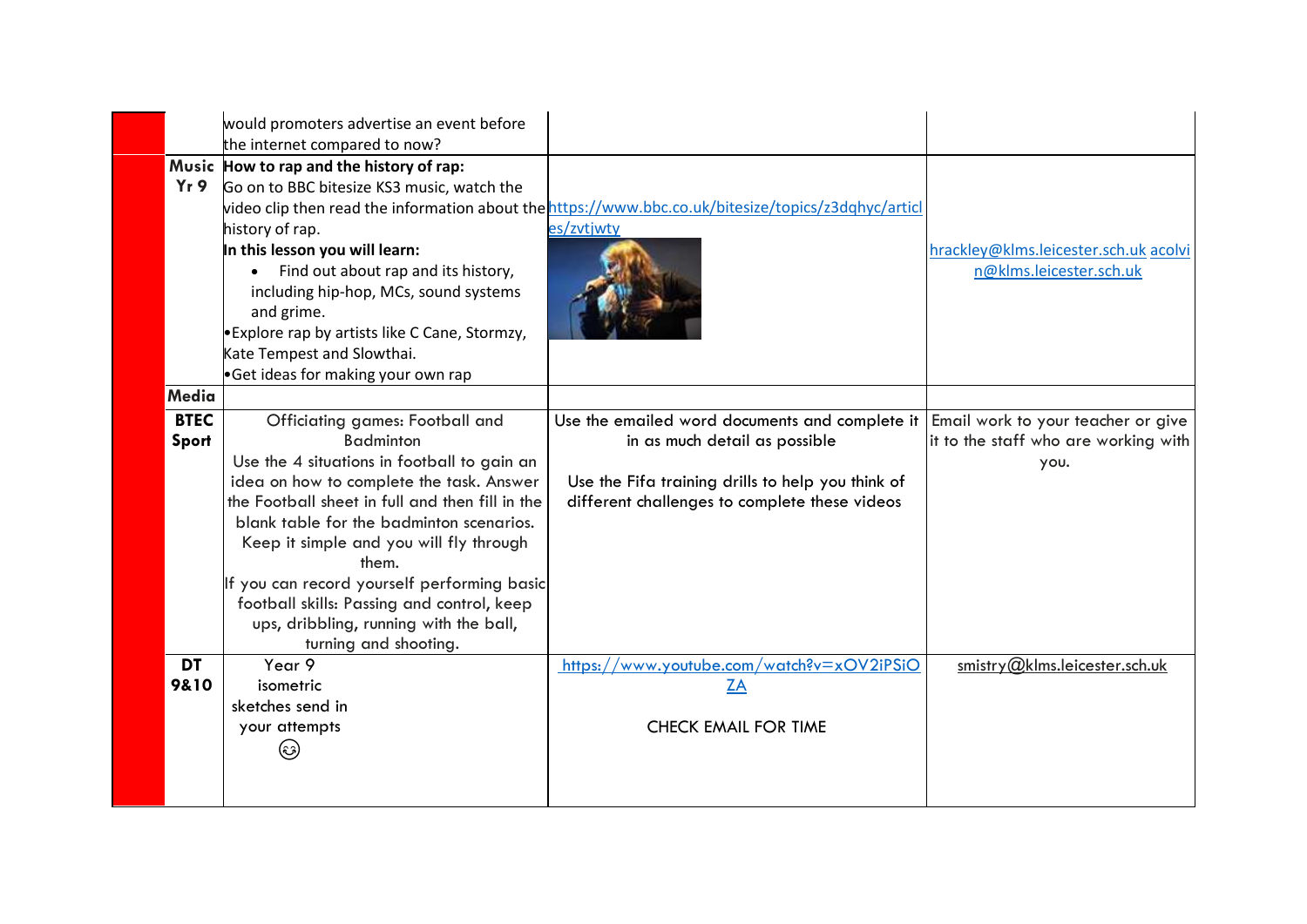|                                   | Year 10-NEA<br><b>COURSEWORK</b><br><b>CHAT ON</b><br><b>THURSDAY</b>                                                                                                                                   |                                                                                                                        |                                                                                                                                                                                |
|-----------------------------------|---------------------------------------------------------------------------------------------------------------------------------------------------------------------------------------------------------|------------------------------------------------------------------------------------------------------------------------|--------------------------------------------------------------------------------------------------------------------------------------------------------------------------------|
| Art<br>9&10                       | Choose an activity/response to create from<br>your personalised work pack to develop some previously delivered.<br>ideas for your project.<br>Send work to Sarah for feedback and<br>development tasks. | Access tasks in your printed work packs that were                                                                      | It is important that you send your<br>work back to Sarah in order to<br>develop your work. For tutorials,<br>feedback and advice please email<br>sgammon@klms.leciester.sch.uk |
| <b>Compu</b><br>ter               | I will set up new challenges for you at<br>the Repl classroom. If you have not yet<br>Science joined there will be a link to join attached<br>here.                                                     | https://repl.it/data/classrooms/share/74027f3e<br>e9afd0f39784e60738eb9136                                             | I will be checking up on your work<br>through the week. If you have<br>any issues contact me at<br>zcopley@klms.leicester.sch.uk.                                              |
| <b>Maths</b><br>(daily)           | Complete challenge cards 4-6. Have a go<br>at the Ways of Buying task on MyMaths.                                                                                                                       | Daily quizzes are online.<br>Log into https://app.eedi.com/<br>Your mymaths log ins have been sent to you by<br>email. | Email me with any questions you<br>may have:<br>schudasama@klms.leicester.sch.uk                                                                                               |
| <b>English</b><br>9GOR (daily)    | Complete the tasks on propaganda.                                                                                                                                                                       | I have emailed you the PowerPoint.                                                                                     | Email your responses to me at<br>Iroberts@klms.leicester.sch.uk.                                                                                                               |
| Science<br>(Mon)<br>Wed /<br>Fri) | LQ: What is the nervous system?<br>Read through the info, watch the video and<br>have a go at the test.<br>Email me 3 of your correct answers.                                                          | Email has been sent out with instructions and links.                                                                   | Email your answers to<br>mdempster@klms.leicester.sch.uk                                                                                                                       |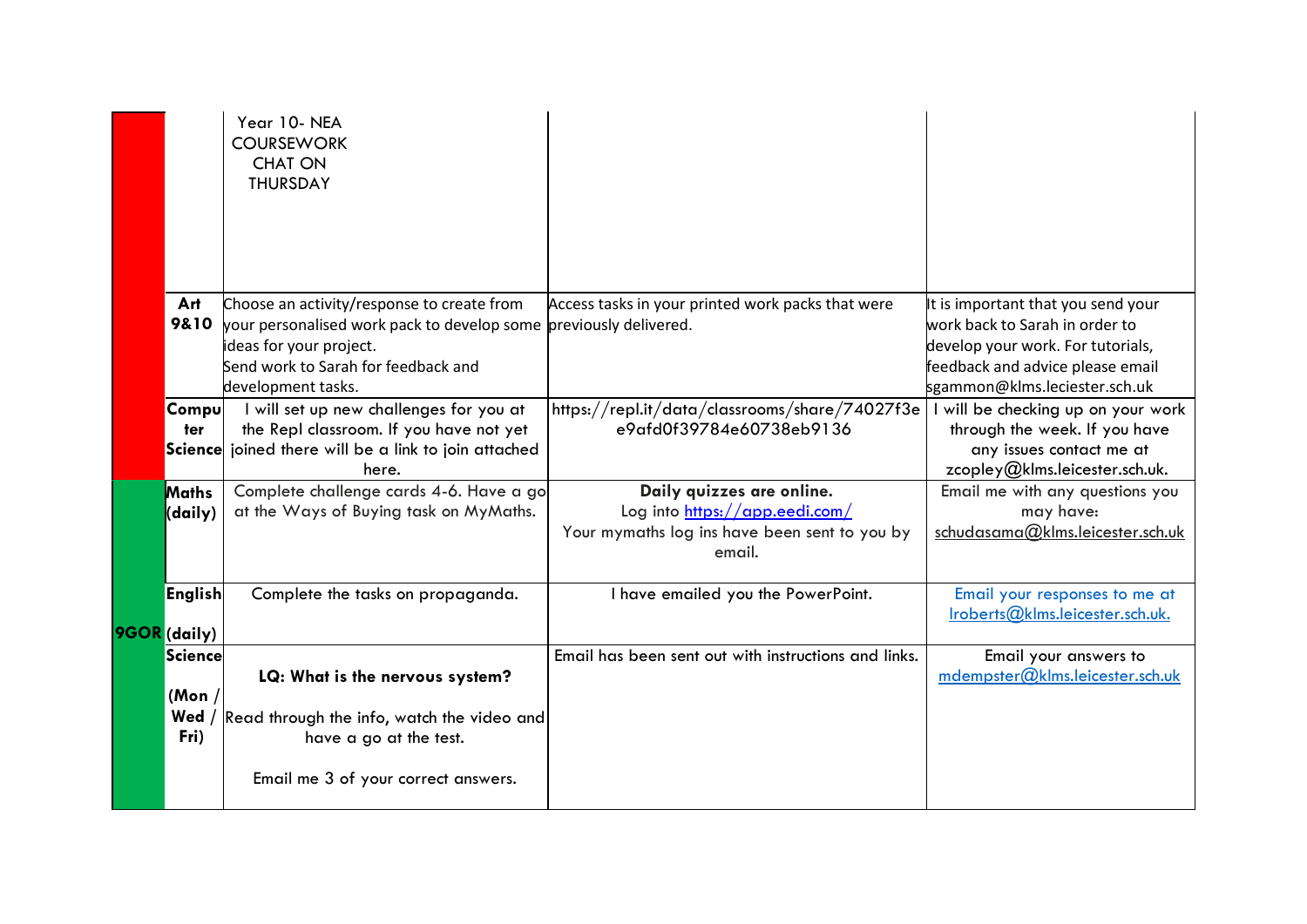|                                                       | https://www.bbc.co.uk/bitesize/guides/zp<br>rxy4j/revision/1                                                                                                                                                                                                                                                                                                                |                                                                                                                                |                                                                                                                                                 |
|-------------------------------------------------------|-----------------------------------------------------------------------------------------------------------------------------------------------------------------------------------------------------------------------------------------------------------------------------------------------------------------------------------------------------------------------------|--------------------------------------------------------------------------------------------------------------------------------|-------------------------------------------------------------------------------------------------------------------------------------------------|
| <b>Pillars</b><br>(weekl<br>y, set<br>Monda<br>y)     | I hope that you have seen on the news the<br>incredible achievements of footballer<br>Marcus Rashford to ensure that Free School<br>Meals vouchers are provided to families in<br>need over the summer holidays because of<br>the impact that COVID has had on families and<br>their incomes. Have a watch of the video on<br>the school website to hear the reasons behind | http://millgate.ng3.devwebsite.co.uk/page/?title<br>=Pillars&pid=75&action=saved                                               | Email responses to Sophie at<br>stales@klms.leicester.sch.uk                                                                                    |
|                                                       | why this cause was so important to Marcus as<br>well as reading the newspaper article. What<br>are our thoughts on his achievements?                                                                                                                                                                                                                                        |                                                                                                                                |                                                                                                                                                 |
| <b>Core P</b><br>Е<br>(weekl<br>y, set<br>Monda<br>y) | Explore different methods of travel for<br>fitness<br>Try the following this week and decide<br>which you prefer. Remember<br>20 mins daily:<br>Walk<br>Jogging<br>20m Sprints x 10<br><b>Bike</b><br>Hopping/Skipping<br>Roller Skates/Skateboard                                                                                                                          | No additional equipment needed to complete this Email what you get up to or update<br>just a bit of effort and some fresh air. | staff on their catch-up phone call                                                                                                              |
| <b>Maths</b><br>(daily)                               | Complete the work set on MyMaths                                                                                                                                                                                                                                                                                                                                            | Daily quizzes are online.<br>Log into https://app.eedi.com/<br>Your mymaths log ins have been sent to you by<br>email          | Email Zuber with any questions or<br>help needed.<br>zibrahim@klms.leicester.sch.uk<br>I will check on mymaths to see how<br>you are getting on |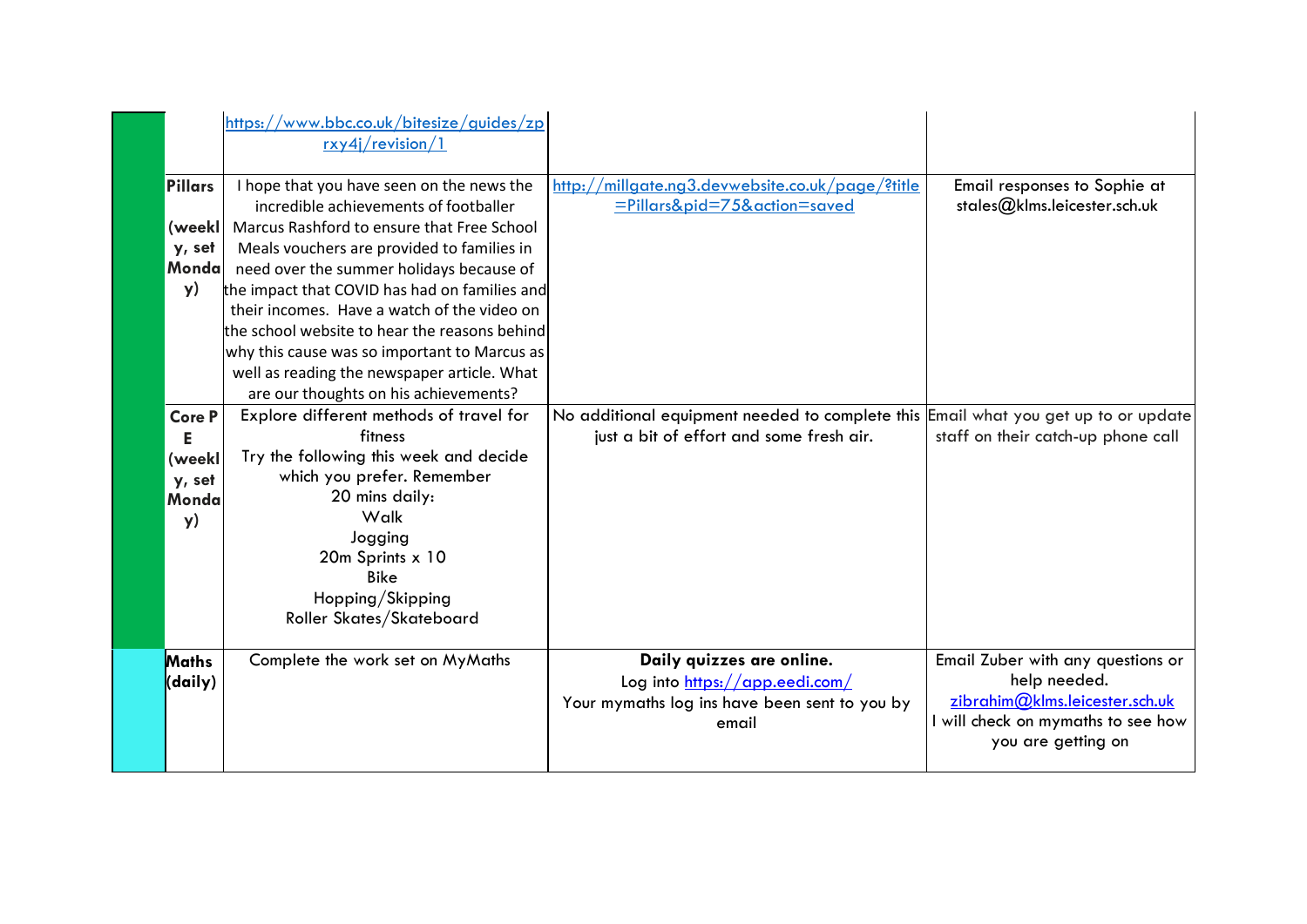| 9TP | <b>English</b>          | Complete the tasks on propaganda.                                                  | I have emailed you the PowerPoint.                                                 | Email your responses to me at<br>Iroberts@klms.leicester.sch.uk and |
|-----|-------------------------|------------------------------------------------------------------------------------|------------------------------------------------------------------------------------|---------------------------------------------------------------------|
|     | (daily)                 |                                                                                    |                                                                                    | amaxwell@klms.leiester.sch.uk                                       |
|     | <b>Science</b>          |                                                                                    |                                                                                    |                                                                     |
|     | (Mon $/$<br>Wed<br>Fri) |                                                                                    |                                                                                    |                                                                     |
|     | <b>Pillars</b>          | I hope that you have seen on the news the<br>incredible achievements of footballer | http://millgate.ng3.devwebsite.co.uk/page/?title<br>=Pillars&pid=75&action=saved   | Email responses to Sophie at<br>stales@klms.leicester.sch.uk        |
|     | (weekl                  | Marcus Rashford to ensure that Free School                                         |                                                                                    |                                                                     |
|     | y, set                  | Meals vouchers are provided to families in                                         |                                                                                    |                                                                     |
|     | Monda                   | need over the summer holidays because of                                           |                                                                                    |                                                                     |
|     | y)                      | the impact that COVID has had on families and                                      |                                                                                    |                                                                     |
|     |                         | their incomes. Have a watch of the video on                                        |                                                                                    |                                                                     |
|     |                         | the school website to hear the reasons behind                                      |                                                                                    |                                                                     |
|     |                         | why this cause was so important to Marcus as                                       |                                                                                    |                                                                     |
|     |                         | well as reading the newspaper article. What                                        |                                                                                    |                                                                     |
|     |                         | are our thoughts on his achievements?                                              |                                                                                    |                                                                     |
|     | <b>Core P</b>           | Explore different methods of travel for                                            | No additional equipment needed to complete this Email what you get up to or update |                                                                     |
|     |                         | fitness<br>Try the following this week and decide                                  | just a bit of effort and some fresh air.                                           | staff on their catch-up phone call                                  |
|     | (weekl<br>y, set        | which you prefer. Remember                                                         |                                                                                    |                                                                     |
|     | Monda                   | 20 mins daily:                                                                     |                                                                                    |                                                                     |
|     | y)                      | Walk                                                                               |                                                                                    |                                                                     |
|     |                         | Jogging                                                                            |                                                                                    |                                                                     |
|     |                         | 20m Sprints x 10                                                                   |                                                                                    |                                                                     |
|     |                         | <b>Bike</b>                                                                        |                                                                                    |                                                                     |
|     |                         | Hopping/Skipping                                                                   |                                                                                    |                                                                     |
|     |                         | Roller Skates/Skateboard                                                           |                                                                                    |                                                                     |
|     | Maths                   | Complete the Halves, Quarters, Eighths                                             | Daily quizzes are online.                                                          | Email me with any questions you                                     |
|     | (daily)                 | sheets and the Fifts, Tenths, Twentieths                                           | Log into https://app.eedi.com/                                                     | may have:                                                           |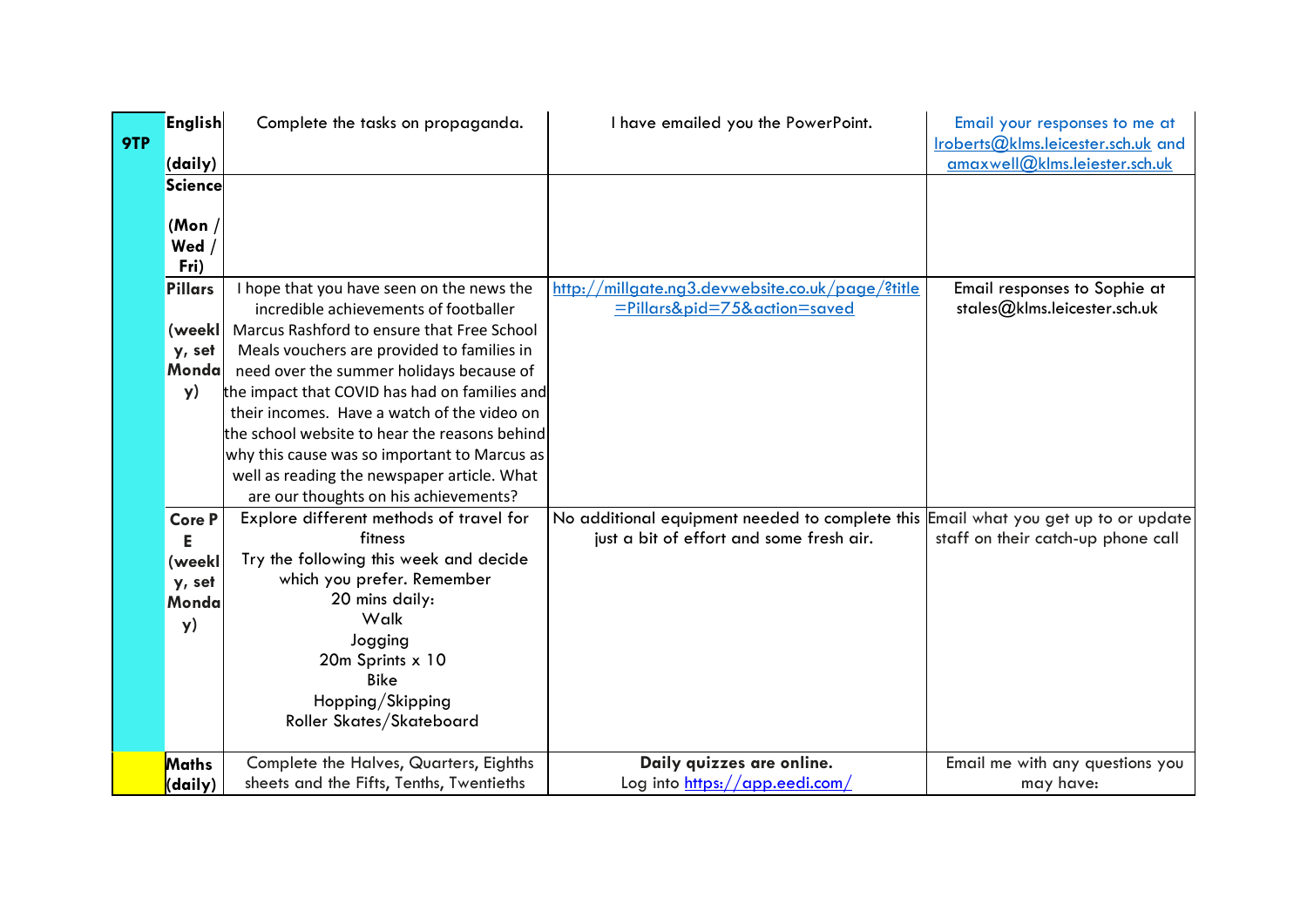| 8SKM |                                                       | sheet. Have a go at the More Fractions task<br>and Modelling Equivalent Fractions task on<br>MyMaths.                                                                                                                                                                                                                                                                                                                       | Your mymaths log ins have been sent to you by<br>email.                                                                        | schudasama@klms.leicester.sch.uk                             |
|------|-------------------------------------------------------|-----------------------------------------------------------------------------------------------------------------------------------------------------------------------------------------------------------------------------------------------------------------------------------------------------------------------------------------------------------------------------------------------------------------------------|--------------------------------------------------------------------------------------------------------------------------------|--------------------------------------------------------------|
|      | <b>English</b><br>(daily)                             | Explore the Russian Revolution.                                                                                                                                                                                                                                                                                                                                                                                             | I have emailed the resources to you.                                                                                           | Email your responses to<br>smelling@klms.leicester.sch.uk    |
|      | Science<br>(Mon $/$<br>Wed<br>Fri)                    | STEAM project – please email me if you<br>haven't received your project pack.                                                                                                                                                                                                                                                                                                                                               | Resources have been posted to you.                                                                                             | Email any questions to<br>mdempster@klms. leicester.sch.uk   |
|      | <b>Core P</b><br>Е<br>(weekl<br>y, set<br>Monda<br>y) | Explore different methods of travel for<br>fitness<br>Try the following this week and decide<br>which you prefer. Remember<br>20 mins daily:<br>Walk<br>Jogging<br>20m Sprints x 10<br><b>Bike</b><br>Hopping/Skipping<br>Roller Skates/Skateboard                                                                                                                                                                          | No additional equipment needed to complete this Email what you get up to or update<br>just a bit of effort and some fresh air. | staff on their catch-up phone call                           |
|      | <b>Pillars</b><br>(weekl<br>y, set<br>Mondal<br>y)    | I hope that you have seen on the news the<br>incredible achievements of footballer<br>Marcus Rashford to ensure that Free School<br>Meals vouchers are provided to families in<br>need over the summer holidays because of<br>the impact that COVID has had on families and<br>their incomes. Have a watch of the video on<br>the school website to hear the reasons behind<br>why this cause was so important to Marcus as | http://millgate.ng3.devwebsite.co.uk/page/?title=Pill<br>ars&pid=75&action=saved                                               | Email responses to Sophie at<br>stales@klms.leicester.sch.uk |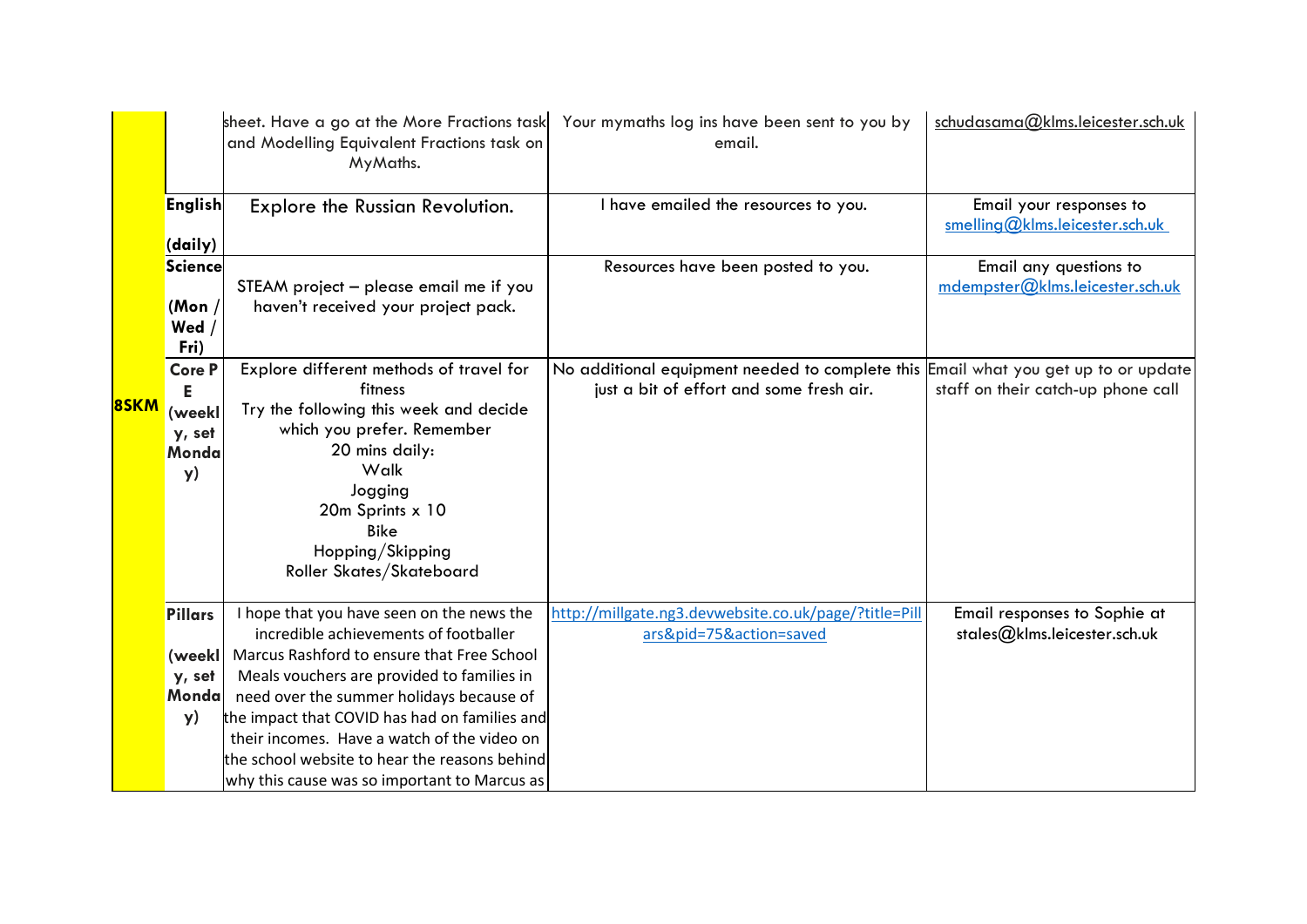|                                                       | well as reading the newspaper article. What<br>are our thoughts on his achievements?                                                                                                                                                                                                                                                                                             |                                                                    |                                                                                                                     |
|-------------------------------------------------------|----------------------------------------------------------------------------------------------------------------------------------------------------------------------------------------------------------------------------------------------------------------------------------------------------------------------------------------------------------------------------------|--------------------------------------------------------------------|---------------------------------------------------------------------------------------------------------------------|
| <b>DT</b><br>(weekl<br>y, set<br>Monda<br>y)          | 1. Select a template from- a square, octagon or a<br>pentagon<br>2. Cut out the template shape<br>3.Put your chosen parachute material on a flat<br>surface<br>4.Place the template on top and draw around it<br>5. Cut out your parachute shape<br>6. You will need to put holes in the corners of each<br>shape along the green lines                                          | Find your work in your STEAM booklets.                             | Email your work to:<br>Smistry@klms.leicester.sch.uk                                                                |
| Art<br>(weekl<br>y, set<br>Monda<br>y)                | Please make sure the following tasks have<br>been completed out of your STEAM work<br>pack.<br>Art challenge 2: Weaving (Part B)<br>Explore your previously learnt skill of weaving<br>by experimenting with different materials and<br>media.<br>Art challenge 3: Sellotape transfer printing<br>Follow the guide to create colourful and<br>patterned strips out of sellotape. | Find your work in your STEAM booklets.                             | Email photos of work to<br>sgammon@klms.leciester.sch.uk<br>Group Zoom Tuesday 13.55-14.15<br>with Sarah & Michaela |
| <b>Spanis</b><br>h<br>(weekl<br>y, set<br>Monda<br>y) | Click on the Quizlet invitation link on your<br>email and create your account. Complete the<br>learning tasks on the left-hand side and the<br>test before the end of Friday.                                                                                                                                                                                                    | Reminder of Quizlet instructions sent by email on<br>Monday.       | Amy will be able to see your scores on<br>Quizlet.                                                                  |
| Music<br>y)                                           | How to rap and the history of rap:<br>(weekl Go on to BBC bitesize KS3 music, watch the<br>y, set video clip then read the information about the<br>Monda history of rap.<br>In this lesson you will learn:                                                                                                                                                                      | https://www.bbc.co.uk/bitesize/topics/z3dqhyc/articl<br>es/zvtjwty | hrackley@klms.leicester.sch.uk acolvi<br>n@klms.leicester.sch.uk                                                    |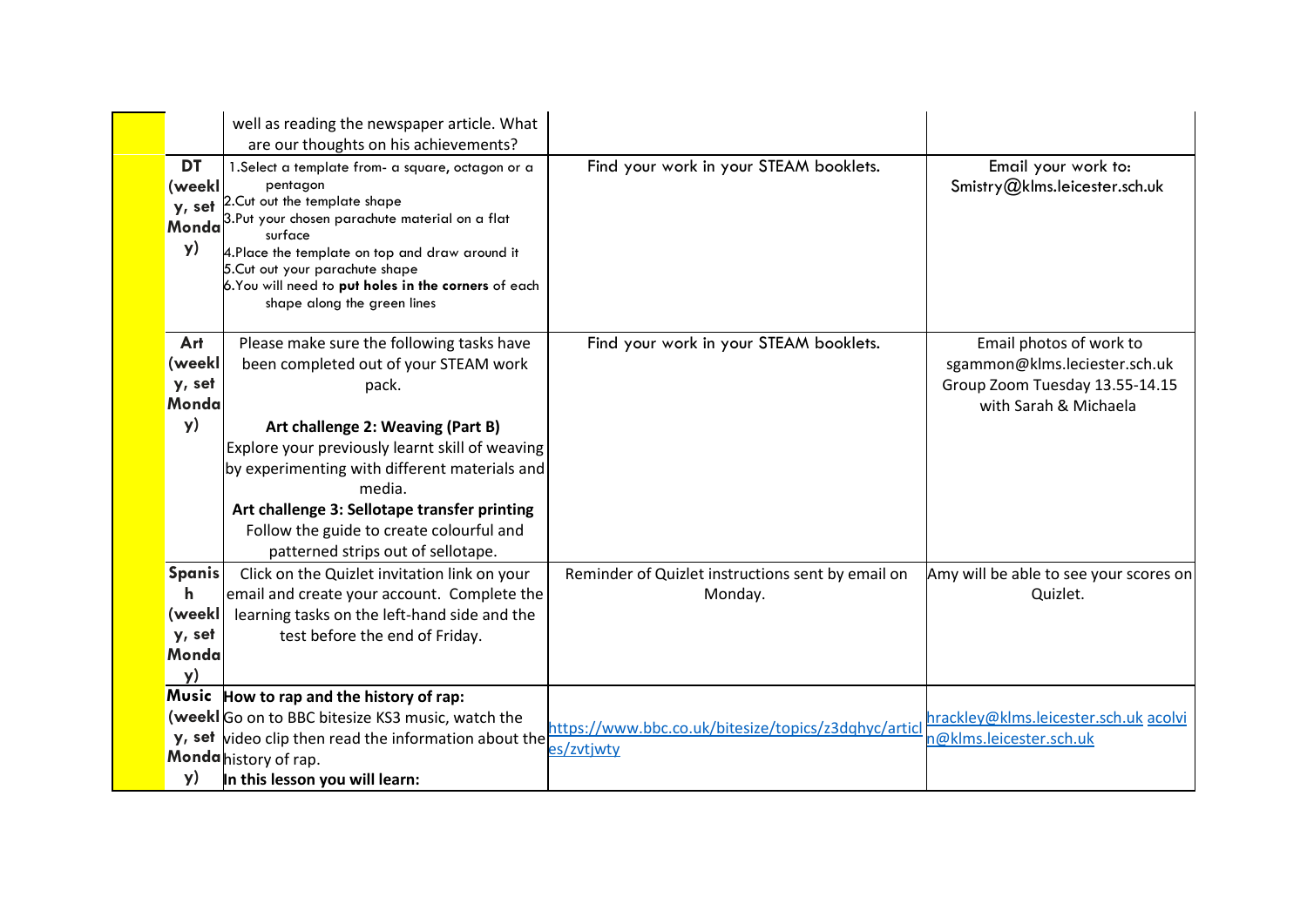|                                     | Find out about rap and its history,<br>including hip-hop, MCs, sound systems<br>and grime.<br><b>Explore rap by artists like C Cane, Stormzy,</b><br>Kate Tempest and Slowthai.<br>Get ideas for making your own rap                                                                                                                                                                                                      |                                                                                                                                                                                                                                                                                                                                                                             |                                                                                                                                                |
|-------------------------------------|---------------------------------------------------------------------------------------------------------------------------------------------------------------------------------------------------------------------------------------------------------------------------------------------------------------------------------------------------------------------------------------------------------------------------|-----------------------------------------------------------------------------------------------------------------------------------------------------------------------------------------------------------------------------------------------------------------------------------------------------------------------------------------------------------------------------|------------------------------------------------------------------------------------------------------------------------------------------------|
| <b>Caterin</b><br>g<br>(weekl<br>y) | Recipe this week is to make your favourite<br>Monda meat, make it vegetarian, is there a healthier passwords to log on to zoom<br>version?? Booklet p16- Protein food - Look at<br>the different protein foods and in the box<br>draw your favourite protein food and explain<br>why? Stretch & Challenge -Design your own<br>protein-based meal that you would be able to<br>serve in a takeaway café? (e.g. Scotch egg) | Recipe and Work booklet have been posted to you.<br>summer time foodthis could be one of the Available on zoom for a call THURSDAY 1.30pm for 1-<br>recipes from the book or a family favourite. $\frac{1}{2}$ tutorials and demos. Or we can cook a recipe<br>y, set   Think about how you could switch it up – add together live. I will email you all the meeting ID and | Please send me some pictures of your<br>cooking and email me if you need any<br>help. By the end of the<br>week. jmarlow@klms.leicester.sch.uk |
| <b>Maths</b><br>(daily)             | Corey and Kiepher - In your Yellow<br>Textbook; complete all of Section 1<br>Lewis and leuan - In your Pink Textbook;<br>complete all of Section 1.<br>ALL - Work on your STEAM project that<br>have been posted out to you by Sim.<br>You have new work set on mymaths too!                                                                                                                                              | Your sumdog log ins have been sent to you by<br>email.<br>If you need your mymaths logins, let me, Leanne or zibrahim@klms.leicester.sch.uk<br>Loretta know.<br>Remember to complete the online homework on<br>mymaths and save it!                                                                                                                                         | Email Zuber with any questions or<br>help needed.<br>I will check on mymaths to see how<br>you are getting on                                  |
| <b>English</b><br>(daily)           | Complete the task about eco bricks.                                                                                                                                                                                                                                                                                                                                                                                       | i have emailed the resources and PowerPoint slide<br>to you.                                                                                                                                                                                                                                                                                                                | Email me a picture of your work<br>at <i>Iroberts@klmsleicester.sch.uk</i> or<br>talk to me about it the next time we<br>Zoom.                 |
| <b>Science</b>                      |                                                                                                                                                                                                                                                                                                                                                                                                                           |                                                                                                                                                                                                                                                                                                                                                                             |                                                                                                                                                |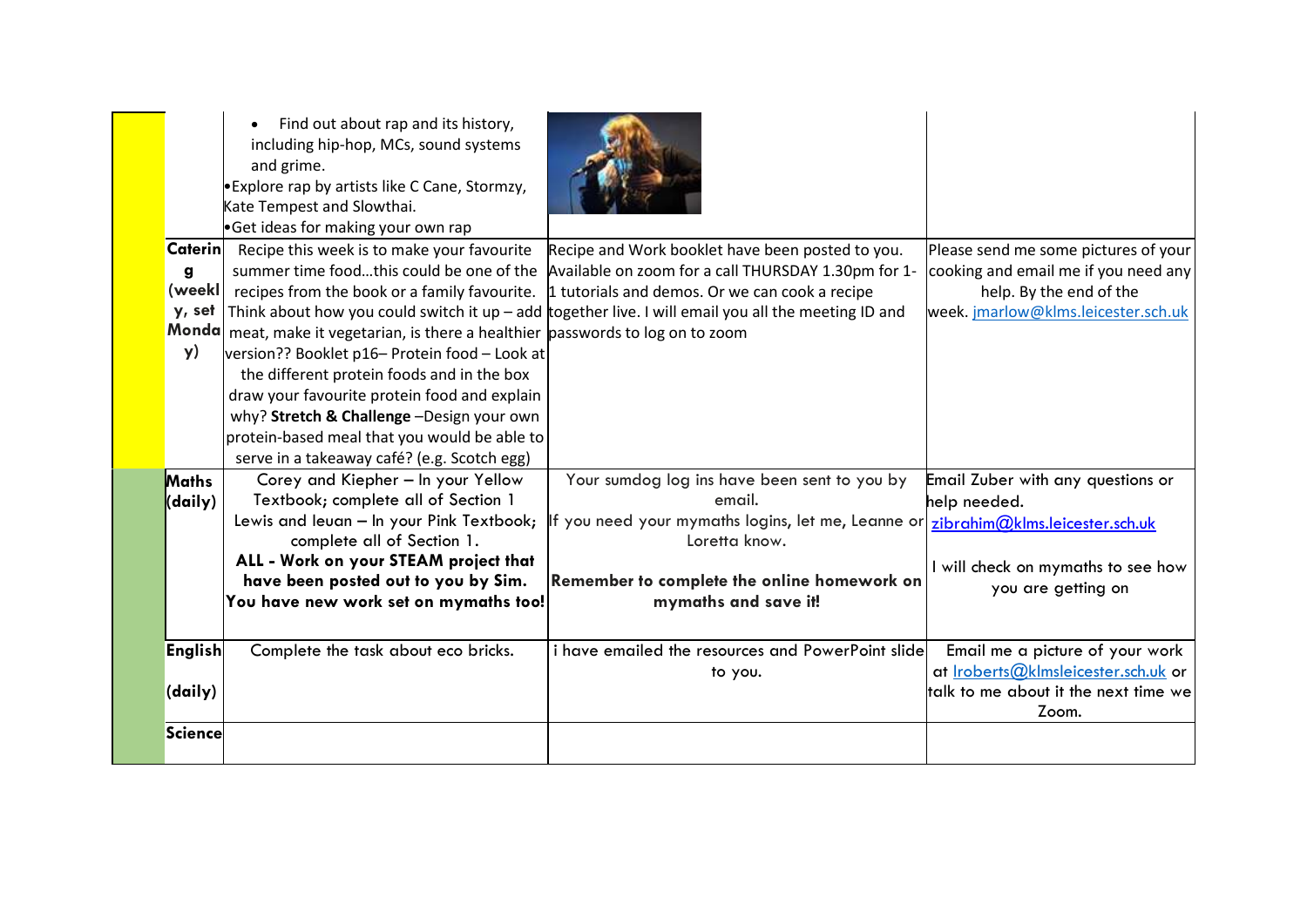| 8SG | (Mon)<br>Wed<br>Fri)                                         |                                                                                                                                                                                                                                                                                                                                                                             |                                                                                                                                |                                                              |
|-----|--------------------------------------------------------------|-----------------------------------------------------------------------------------------------------------------------------------------------------------------------------------------------------------------------------------------------------------------------------------------------------------------------------------------------------------------------------|--------------------------------------------------------------------------------------------------------------------------------|--------------------------------------------------------------|
|     | <b>Pillars</b><br>(weekl<br>y, set<br>Mondal<br>y)           | I hope that you have seen on the news the<br>incredible achievements of footballer<br>Marcus Rashford to ensure that Free School<br>Meals vouchers are provided to families in<br>need over the summer holidays because of<br>the impact that COVID has had on families and<br>their incomes. Have a watch of the video on<br>the school website to hear the reasons behind | http://millgate.ng3.devwebsite.co.uk/page/?title=Pill<br>ars&pid=75&action=saved                                               | Email responses to Sophie at<br>stales@klms.leicester.sch.uk |
|     |                                                              | why this cause was so important to Marcus as<br>well as reading the newspaper article. What<br>are our thoughts on his achievements?                                                                                                                                                                                                                                        |                                                                                                                                |                                                              |
|     | <b>Core P</b><br>Е<br>(weekl<br>y, set<br><b>Monda</b><br>y) | Explore different methods of travel for<br>fitness<br>Try the following this week and decide<br>which you prefer. Remember<br>20 mins daily:<br>Walk<br>Jogging<br>20m Sprints x 10<br><b>Bike</b><br>Hopping/Skipping<br>Roller Skates/Skateboard                                                                                                                          | No additional equipment needed to complete this Email what you get up to or update<br>just a bit of effort and some fresh air. | staff on their catch-up phone call                           |
|     | <b>DT</b><br>(weekl<br>y, set<br>Monda<br>y)                 | 1.Select a template from- a square, octagon or a<br>pentagon<br>2. Cut out the template shape<br>3.Put your chosen parachute material on a flat<br>surface<br>4. Place the template on top and draw around it<br>5. Cut out your parachute shape<br>6. You will need to put holes in the corners of each<br>shape along the green lines                                     | Find your work in your STEAM booklets.                                                                                         | Smistry@klms.leicester.sch.uk                                |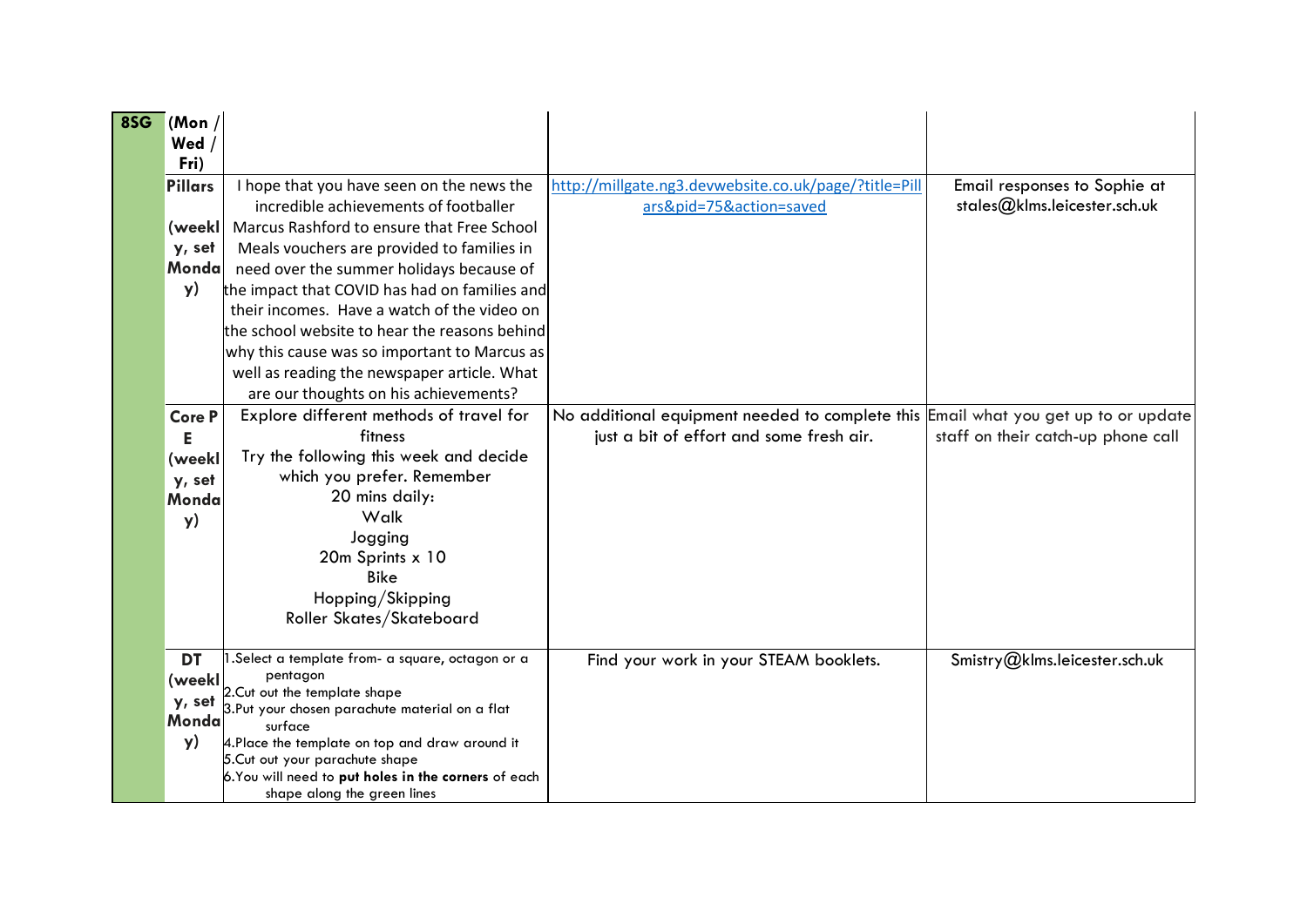| Art            | Please make sure the following tasks have                                        | Find your work in your STEAM booklets.                                                                     | Email photos of work to               |
|----------------|----------------------------------------------------------------------------------|------------------------------------------------------------------------------------------------------------|---------------------------------------|
| (weekl         | been completed out of your STEAM work                                            |                                                                                                            | sgammon@klms.leciester.sch.uk         |
| y, set         | pack.                                                                            |                                                                                                            | Group Zoom Tuesday 13.30-13.55        |
| Monda          |                                                                                  |                                                                                                            | with Sarah & Michaela                 |
| y)             | Art challenge 2: Weaving (Part B)                                                |                                                                                                            |                                       |
|                | Explore your previously learnt skill of weaving                                  |                                                                                                            |                                       |
|                | by experimenting with different materials and                                    |                                                                                                            |                                       |
|                | media.                                                                           |                                                                                                            |                                       |
|                | Art challenge 3: Sellotape transfer printing                                     |                                                                                                            |                                       |
|                | Follow the guide to create colourful and                                         |                                                                                                            |                                       |
|                | patterned strips out of sellotape.                                               |                                                                                                            |                                       |
|                | Music How to rap and the history of rap:                                         |                                                                                                            |                                       |
|                | (weekl Go on to BBC bitesize KS3 music, watch the                                |                                                                                                            |                                       |
|                |                                                                                  | y, set video clip then read the information about the https://www.bbc.co.uk/bitesize/topics/z3dqhyc/articl |                                       |
|                | Monda history of rap.                                                            | es/zvtjwty                                                                                                 |                                       |
| y)             | In this lesson you will learn:                                                   |                                                                                                            | hrackley@klms.leicester.sch.uk acolvi |
|                | Find out about rap and its history,                                              |                                                                                                            | n@klms.leicester.sch.uk               |
|                | including hip-hop, MCs, sound systems and                                        |                                                                                                            |                                       |
|                | grime.                                                                           |                                                                                                            |                                       |
|                | Explore rap by artists like C Cane, Stormzy,                                     |                                                                                                            |                                       |
|                | Kate Tempest and Slowthai.                                                       |                                                                                                            |                                       |
|                | Get ideas for making your own rap                                                |                                                                                                            |                                       |
| <b>Caterin</b> | Recipe this week is to make your favourite                                       | Recipe and Work booklet have been posted to you.                                                           | Please send me some pictures of your  |
| g              |                                                                                  | summer time foodthis could be one of the Available on zoom for a call THURSDAY 1.30pm for 1-               | cooking and email me if you need any  |
| (weekl         |                                                                                  | recipes from the book or a family favourite. $\vert$ 1 tutorials and demos. Or we can cook a recipe        | help. By the end of the               |
| y, set         |                                                                                  | Think about how you could switch it up $-$ add together live. I will email you all the meeting ID and      | week. jmarlow@klms.leicester.sch.uk   |
|                | Monda meat, make it vegetarian, is there a healthier passwords to log on to zoom |                                                                                                            |                                       |
| y)             | version?? Booklet p16- Protein food - Look at                                    |                                                                                                            |                                       |
|                | the different protein foods and in the box                                       |                                                                                                            |                                       |
|                | draw your favourite protein food and explain                                     |                                                                                                            |                                       |
|                | why? Stretch & Challenge -Design your own                                        |                                                                                                            |                                       |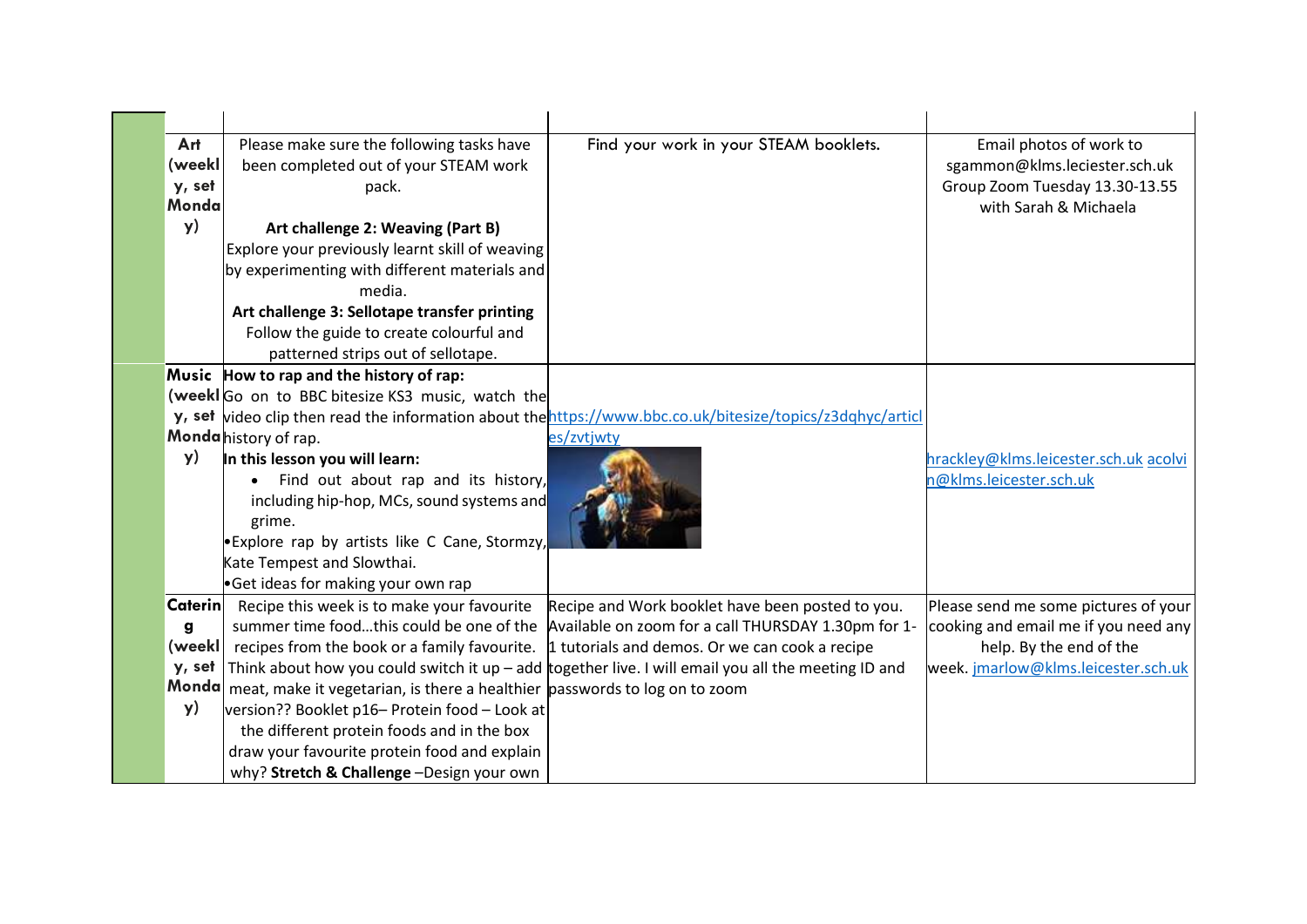|             |                                            | protein based meal that you would be able to<br>serve in a takeaway café? (e.g. Scotch egg)                                                                                                                                                                                                                                                                                 |                                                                                                       |                                                                                                                                 |
|-------------|--------------------------------------------|-----------------------------------------------------------------------------------------------------------------------------------------------------------------------------------------------------------------------------------------------------------------------------------------------------------------------------------------------------------------------------|-------------------------------------------------------------------------------------------------------|---------------------------------------------------------------------------------------------------------------------------------|
|             | ter<br>Science<br>y, set<br>Monda<br>y)    | Compu Sign up to Idea.org.uk using the link given. https://idea.org.uk/x/Millgate<br>Have a go at the different badges and<br>challenges to earn yourself some real<br>certificates. You can get a Bronze, Silver<br>(weekl and Gold certificate delivered to the school account if you do not have one yet.<br>if you take part.                                           | Use this link to sign up and the join the class I<br>have created. Use your school email to create an | Email me<br>at zcopley@klms.leicester.sch.uk if<br>you have any issues or want to<br>show me your work.                         |
|             | Maths                                      | Complete the Short Division with<br>(daily) Remainders sheet. You have demonstrations<br>in the pack of what to do. Have a go at the<br>Have a go at the Multiply Triple Digit task<br>on MyMaths.                                                                                                                                                                          | Your mymaths log ins have been sent to you by<br>email                                                | Email me with any questions you<br>may have:<br>schudasama@klms.leicester.sch.uk                                                |
|             | (daily)                                    | <b>English</b> Complete the 'Marvellous Movement' task<br>from the 'Creative Writing with Charlie &<br>The Chocolate Factory' book.                                                                                                                                                                                                                                         | I have posted the resources out to you.                                                               | Email a picture of your work to<br>Selina at<br>sclarke@klms.leicester.sch.uk or talk<br>to her about when you Zoom or<br>talk. |
| <b>7ZAG</b> | Science<br>(Mon)<br>Wed<br>Fri)            | STEAM project - please email me if you<br>haven't received your project pack.                                                                                                                                                                                                                                                                                               | Resources have been posted to you.                                                                    | Email any questions to<br>mdempster@klms.leicester.sch.uk                                                                       |
|             | Pillars<br>(weekl<br>y, set<br>Monda<br>y) | I hope that you have seen on the news the<br>incredible achievements of footballer<br>Marcus Rashford to ensure that Free School<br>Meals vouchers are provided to families in<br>need over the summer holidays because of<br>the impact that COVID has had on families and<br>their incomes. Have a watch of the video on<br>the school website to hear the reasons behind | http://millgate.ng3.devwebsite.co.uk/page/?title=P<br>illars&pid=75&action=saved                      | Email responses to Sophie at<br>stales@klms.leicester.sch.uk                                                                    |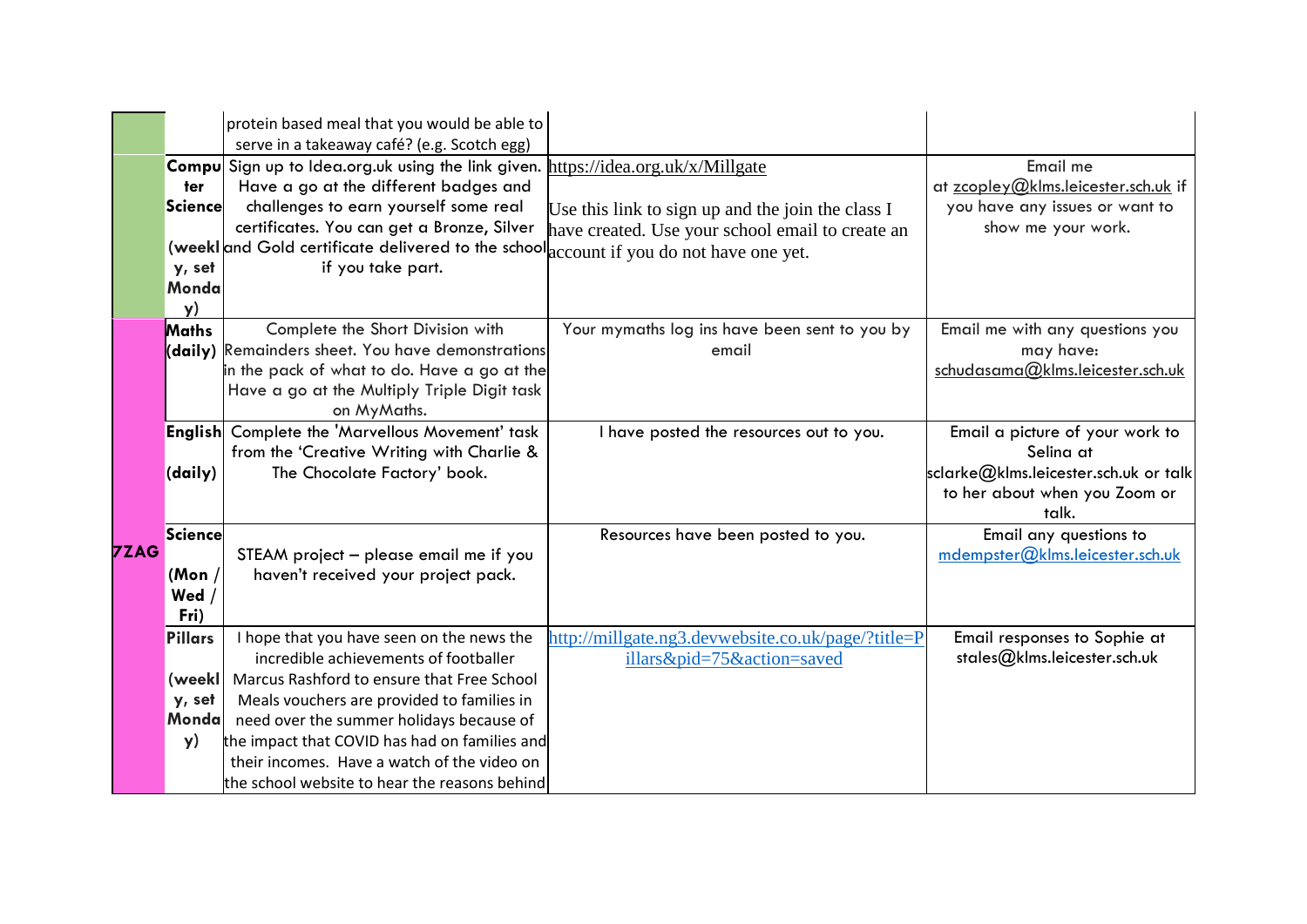|                                                | why this cause was so important to Marcus as<br>well as reading the newspaper article. What<br>are our thoughts on his achievements?                                                                                                                                                                                                  |                                                                                                                                |                                                                                                                   |
|------------------------------------------------|---------------------------------------------------------------------------------------------------------------------------------------------------------------------------------------------------------------------------------------------------------------------------------------------------------------------------------------|--------------------------------------------------------------------------------------------------------------------------------|-------------------------------------------------------------------------------------------------------------------|
| Core P<br>Е<br>(weekl<br>y, set<br>Monda<br>y) | Explore different methods of travel for<br>fitness<br>Try the following this week and decide<br>which you prefer. Remember<br>20 mins daily:<br>Walk<br>Jogging<br>20m Sprints x 10<br><b>Bike</b><br>Hopping/Skipping<br>Roller Skates/Skateboard                                                                                    | No additional equipment needed to complete this Email what you get up to or update<br>just a bit of effort and some fresh air. | staff on their catch-up phone call                                                                                |
| <b>DT</b><br>(weekl<br>y, set<br>Monda<br>y)   | Select a template from- a square, octagon or a<br>pentagon<br>2. Cut out the template shape<br>3.Put your chosen parachute material on a flat<br>surface<br>4. Place the template on top and draw around it<br>5. Cut out your parachute shape<br>6. You will need to put holes in the corners of each<br>shape along the green lines | Find your work in your STEAM booklets.                                                                                         | smistry@klms.leciester.sch.uk                                                                                     |
| Art<br>(weekl<br>y, set<br>Monda<br>y)         | Please make sure the following tasks have<br>been completed out of your STEAM work<br>pack.<br>Art challenge 2: Weaving (Part B)<br>Explore your previously learnt skill of weaving<br>by experimenting with different materials and<br>media.<br>Art challenge 3: Sellotape transfer printing                                        | Find your work in your STEAM booklets.                                                                                         | Email photos of work to<br>sgammon@klms.leciester.sch.uk<br>Group Zoom Monday13.10-13.30 with<br>Sarah & Michaela |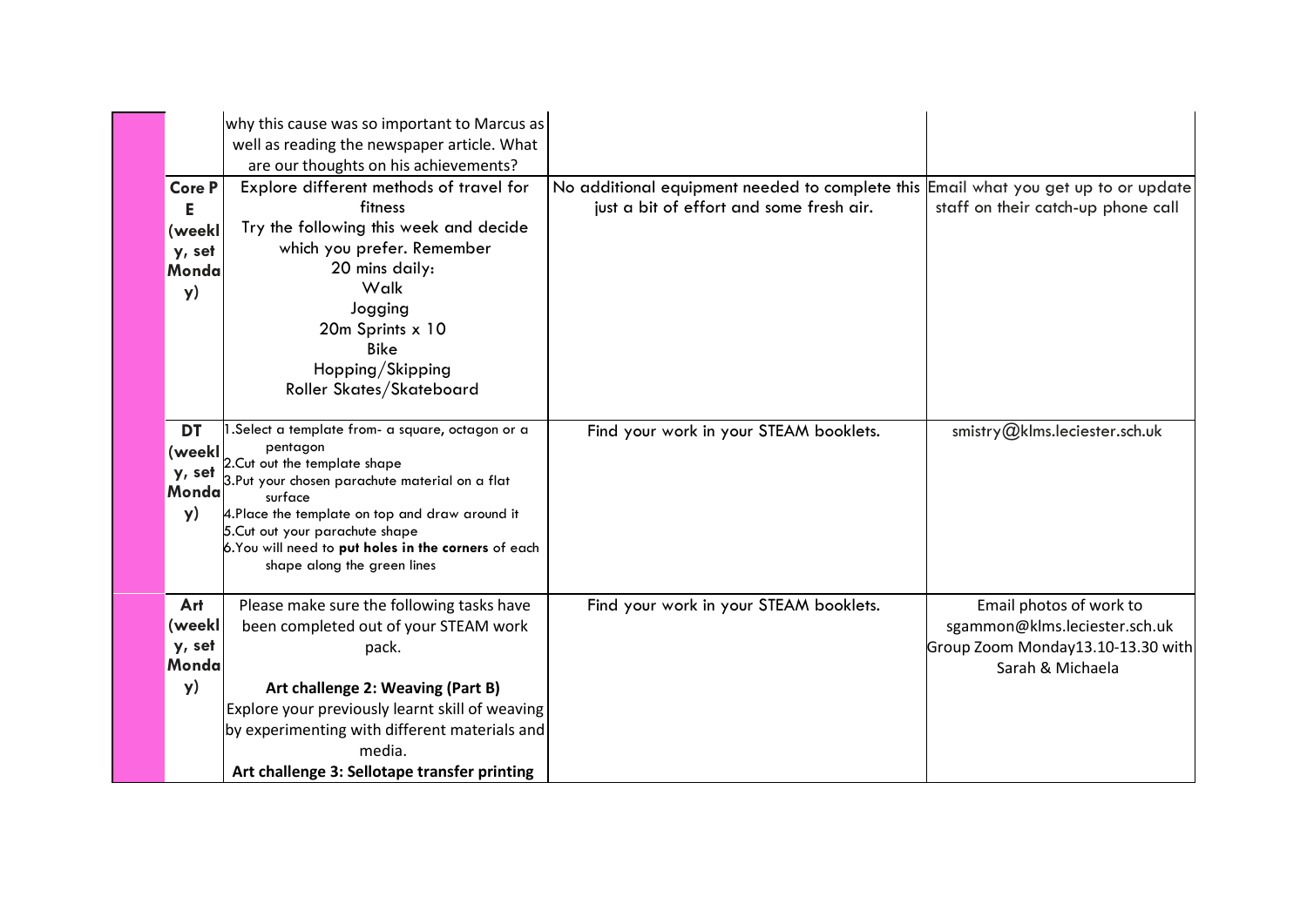|                                                        | Follow the guide to create colourful and<br>patterned strips out of sellotape.                                                                                                                                                                                                                                                                                                                                                                                                         |                                                                                                                                                                                                                                                                                                                                         |                                                                                                       |
|--------------------------------------------------------|----------------------------------------------------------------------------------------------------------------------------------------------------------------------------------------------------------------------------------------------------------------------------------------------------------------------------------------------------------------------------------------------------------------------------------------------------------------------------------------|-----------------------------------------------------------------------------------------------------------------------------------------------------------------------------------------------------------------------------------------------------------------------------------------------------------------------------------------|-------------------------------------------------------------------------------------------------------|
| <b>Spanis</b><br>h.<br>(weekl<br>y, set<br>Monda<br>y) | Click on the Quizlet invitation link on your<br>email and create your account. Complete the<br>learning tasks on the left-hand side and the<br>test before the end of Friday.                                                                                                                                                                                                                                                                                                          | Reminder of Quizlet instructions sent by email on<br>Monday.                                                                                                                                                                                                                                                                            | Amy will be able to see your scores on<br>Quizlet.                                                    |
| <b>Music</b><br>(week<br>Monda<br>y)                   | How to rap and the history of rap:<br>Go on to BBC bitesize KS3 music, watch the<br>history of rap.<br>In this lesson you will learn:<br>Find out about rap and its history,<br>including hip-hop, MCs, sound systems<br>and grime.<br>• Explore rap by artists like C Cane, Stormzy,<br>Kate Tempest and Slowthai.<br>•Get ideas for making your own rap                                                                                                                              | ly, set video clip then read the information about the https://www.bbc.co.uk/bitesize/topics/z3dqhyc/articl<br>es/zvtjwty                                                                                                                                                                                                               | hrackley@klms.leicester.sch.uk acolvi<br>n@klms.leicester.sch.uk                                      |
| <b>Caterin</b><br>g<br>(weekl<br>y, set<br>Monda<br>y) | Recipe this week is to make your favourite<br>summer time foodthis could be one of the<br>recipes from the book or a family favourite.<br>meat, make it vegetarian, is there a<br>healthier version?? Booklet p16- Protein food<br>- Look at the different protein foods and in<br>the box draw your favourite protein food and<br>explain why? Stretch & Challenge -Design<br>your own protein based meal that you would<br>be able to serve in a takeaway café? (e.g.<br>Scotch egg) | Recipe and Work booklet have been posted to you.<br>Available on zoom for a call WEDNESDAY 12.45pm for cooking and email me if you need any<br>1-1 tutorials and demos. Or we can cook a recipe<br>Think about how you could switch it up $-$ add together live. I will email you all the meeting ID and<br>passwords to log on to zoom | Please send me some pictures of your<br>help. By the end of the<br>week.jmarlow@klms.leicester.sch.uk |
| ter                                                    | Compu I will email you your work out and sort out<br>posting the worksheets to you. You will                                                                                                                                                                                                                                                                                                                                                                                           | I will email you your work and send a hard copy<br>out to you all.                                                                                                                                                                                                                                                                      | If you would like some help, or to<br>show me your work, please email                                 |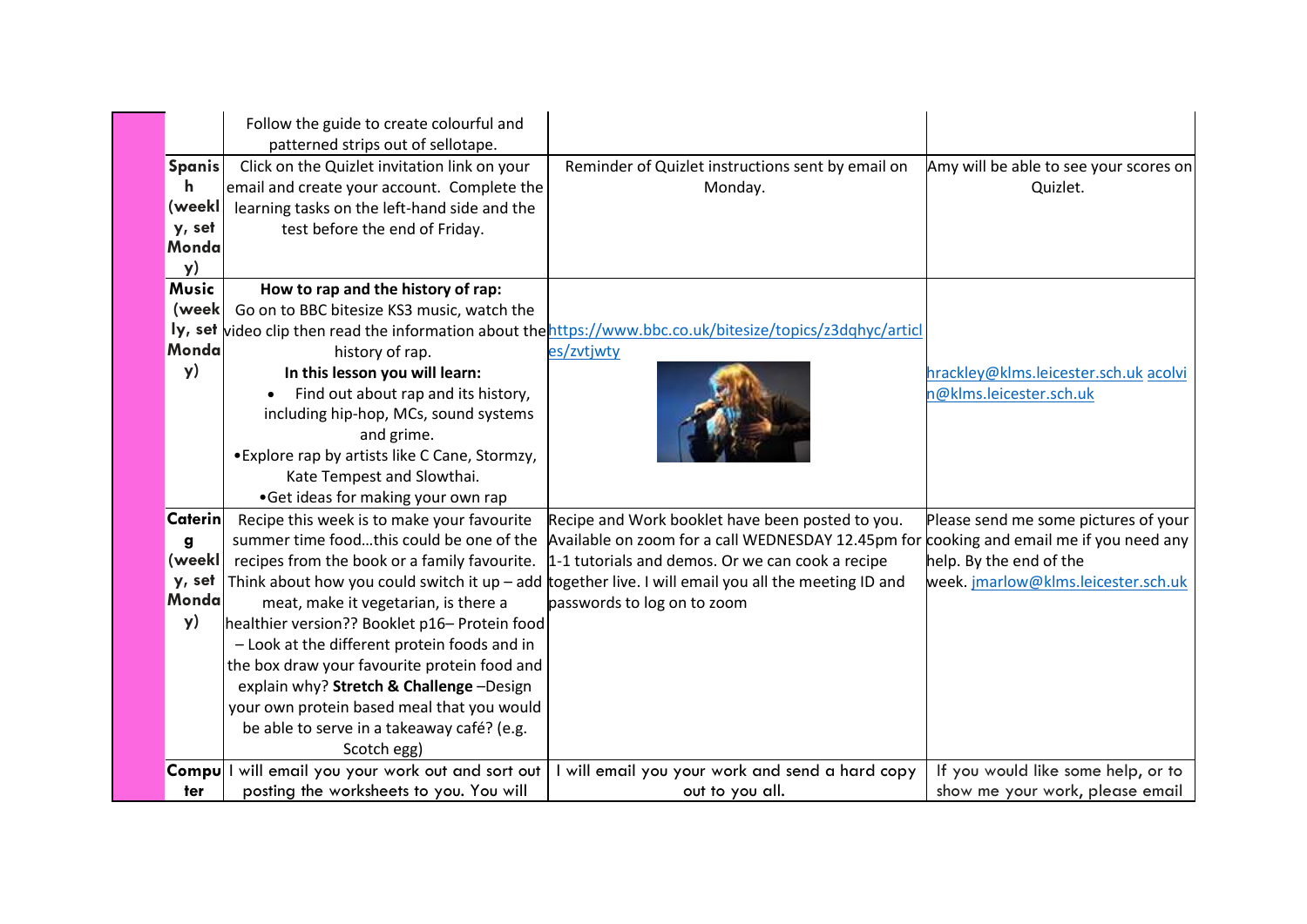|             | <b>Science</b><br>(weekl<br>y, set<br>Monda<br>y) | receive the worksheets looking<br>at Psuedocode and Algorithms - Minion<br>Style. Feel free to get some help if you<br>need it! |                                                                                                                                | me at<br>zcopley@klms.leicester.sch.uk.                                                                                                                            |
|-------------|---------------------------------------------------|---------------------------------------------------------------------------------------------------------------------------------|--------------------------------------------------------------------------------------------------------------------------------|--------------------------------------------------------------------------------------------------------------------------------------------------------------------|
|             | Maths<br>(daily)                                  | Complete the tasks set on MyMaths by the<br>end of Thursday.                                                                    | MyMaths instructions sent by email on Monday.<br>Paper copies delivered to John& Riley.                                        | Amy will check on MyMaths to see<br>how you are getting on. Email Amy<br>with any questions or help needed.<br>Check your position on the MyMaths<br>leader board! |
|             | <b>English</b><br>(daily)                         | Continue working on your Nessy and<br>Seesaw tasks.                                                                             | You have your log-ins.                                                                                                         | Michelle, Sasha and Selina are<br>keeping in touch with you and your<br>work.                                                                                      |
|             | Science<br>(Mon $/$<br>Wed $/$<br>Fri)            |                                                                                                                                 |                                                                                                                                |                                                                                                                                                                    |
| <b>TLES</b> | <b>7SKIT Pillars</b>                              | I hope that you have seen on the news the<br>incredible achievements of footballer                                              | http://millgate.ng3.devwebsite.co.uk/page/?title=Pill<br>ars&pid=75&action=saved                                               | Email responses to Sophie at<br>stales@klms.leicester.sch.uk                                                                                                       |
|             | (weekl                                            | Marcus Rashford to ensure that Free School                                                                                      |                                                                                                                                |                                                                                                                                                                    |
|             | y, set                                            | Meals vouchers are provided to families in                                                                                      |                                                                                                                                |                                                                                                                                                                    |
|             | Monda                                             | need over the summer holidays because of                                                                                        |                                                                                                                                |                                                                                                                                                                    |
|             | y)                                                | the impact that COVID has had on families and                                                                                   |                                                                                                                                |                                                                                                                                                                    |
|             |                                                   | their incomes. Have a watch of the video on                                                                                     |                                                                                                                                |                                                                                                                                                                    |
|             |                                                   | the school website to hear the reasons behind                                                                                   |                                                                                                                                |                                                                                                                                                                    |
|             |                                                   | why this cause was so important to Marcus as<br>well as reading the newspaper article. What                                     |                                                                                                                                |                                                                                                                                                                    |
|             |                                                   | are our thoughts on his achievements?                                                                                           |                                                                                                                                |                                                                                                                                                                    |
|             | <b>Core P</b><br>Е                                | Explore different methods of travel for<br>fitness                                                                              | No additional equipment needed to complete this Email what you get up to or update<br>just a bit of effort and some fresh air. | staff on their catch-up phone call                                                                                                                                 |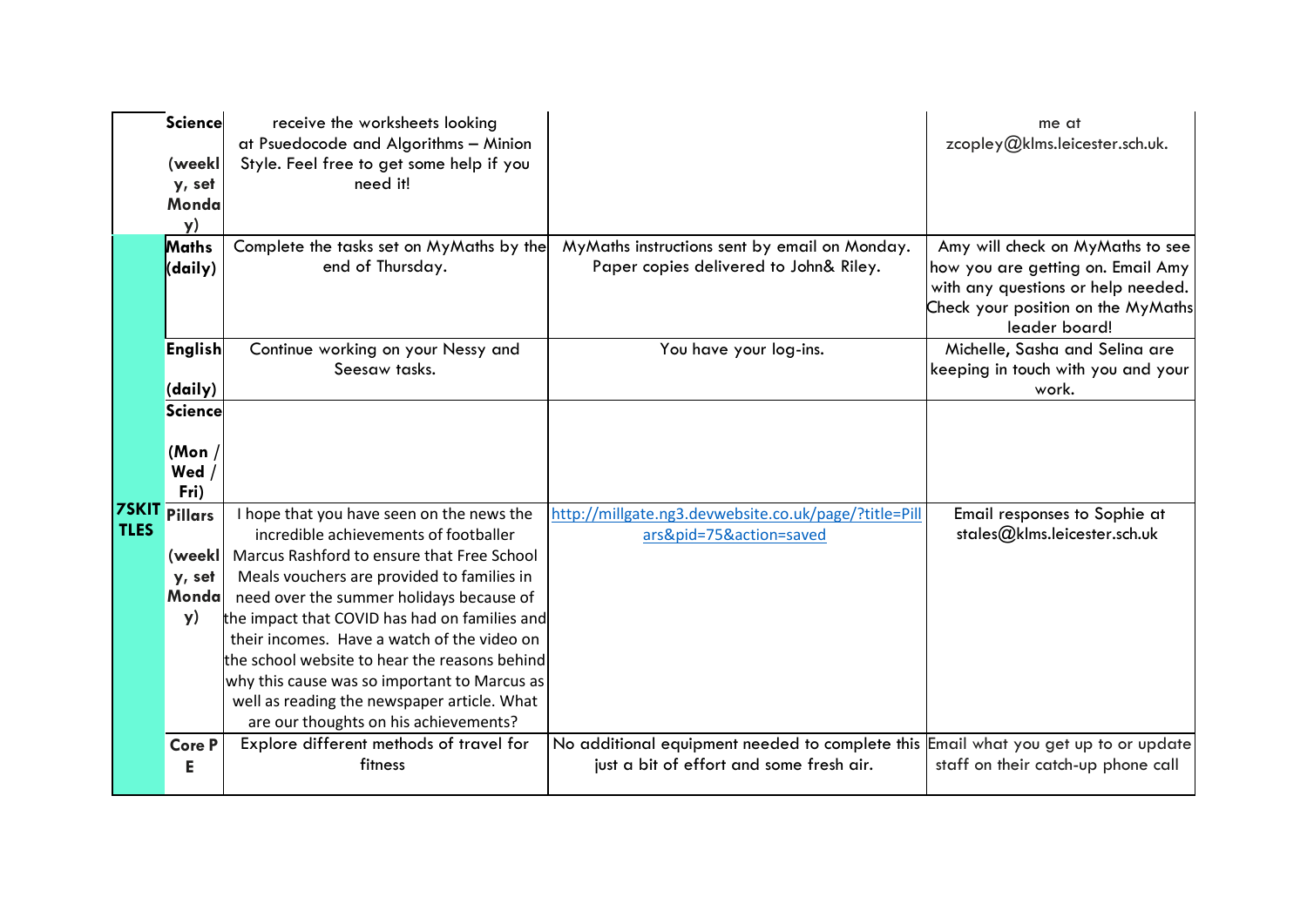| (weekl<br>y, set<br>Monda<br>y)       | Try the following this week and decide<br>which you prefer. Remember<br>20 mins daily:<br>Walk<br>Jogging<br>20m Sprints x 10<br><b>Bike</b><br>Hopping/Skipping<br>Roller Skates/Skateboard                                                                        |                                                                                                 |                                   |  |
|---------------------------------------|---------------------------------------------------------------------------------------------------------------------------------------------------------------------------------------------------------------------------------------------------------------------|-------------------------------------------------------------------------------------------------|-----------------------------------|--|
| DT<br>(weekl<br>y, set<br>Monda<br>y) | 1.Select a<br>tem<br>plat<br>$\mathbf{e}$<br>from<br>$-a$<br>squa<br>re,<br>octa<br>gon<br>or a<br>pent<br>ago<br>$\mathsf{n}$<br>2.Cut out<br>the<br>tem<br>plat<br>$\mathsf{e}% _{t}\left( \mathsf{e}\right)$<br>shap<br>$\mathbf{e}$<br>3.Put your<br>chos<br>en | Find<br>your<br>work<br>in<br>your<br><b>STEA</b><br>$\boldsymbol{\mathsf{M}}$<br>bookl<br>ets. | smistry@klms.leciest<br>er.sch.uk |  |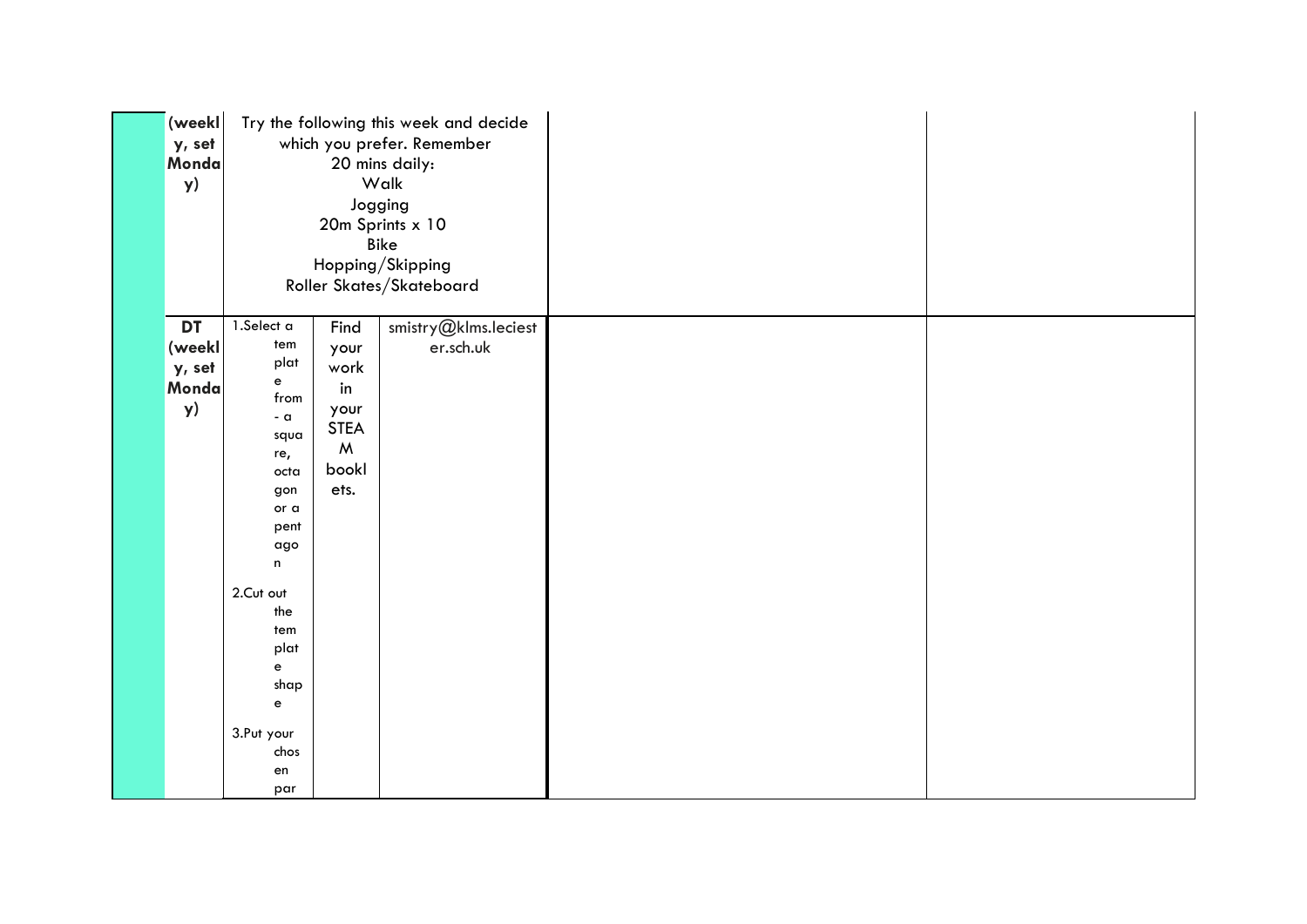|  | achu          |  |  |  |
|--|---------------|--|--|--|
|  | te            |  |  |  |
|  | mat           |  |  |  |
|  | erial         |  |  |  |
|  | on a          |  |  |  |
|  | flat          |  |  |  |
|  | surf          |  |  |  |
|  | ace           |  |  |  |
|  |               |  |  |  |
|  | 4.Place the   |  |  |  |
|  | tem           |  |  |  |
|  | plat          |  |  |  |
|  | $e$ on        |  |  |  |
|  | top           |  |  |  |
|  | and           |  |  |  |
|  | $_{\sf dra}$  |  |  |  |
|  | $\mathsf{w}$  |  |  |  |
|  | arou          |  |  |  |
|  | nd it         |  |  |  |
|  | 5.Cut out     |  |  |  |
|  | your          |  |  |  |
|  | par           |  |  |  |
|  | achu          |  |  |  |
|  | te            |  |  |  |
|  | shap          |  |  |  |
|  | $\mathbf{e}$  |  |  |  |
|  |               |  |  |  |
|  | 6.You will    |  |  |  |
|  | nee           |  |  |  |
|  | $d$ to        |  |  |  |
|  | put           |  |  |  |
|  | hole          |  |  |  |
|  | s in          |  |  |  |
|  | the           |  |  |  |
|  | $_{\rm corr}$ |  |  |  |
|  | ers           |  |  |  |
|  | $\circ f$     |  |  |  |
|  | each          |  |  |  |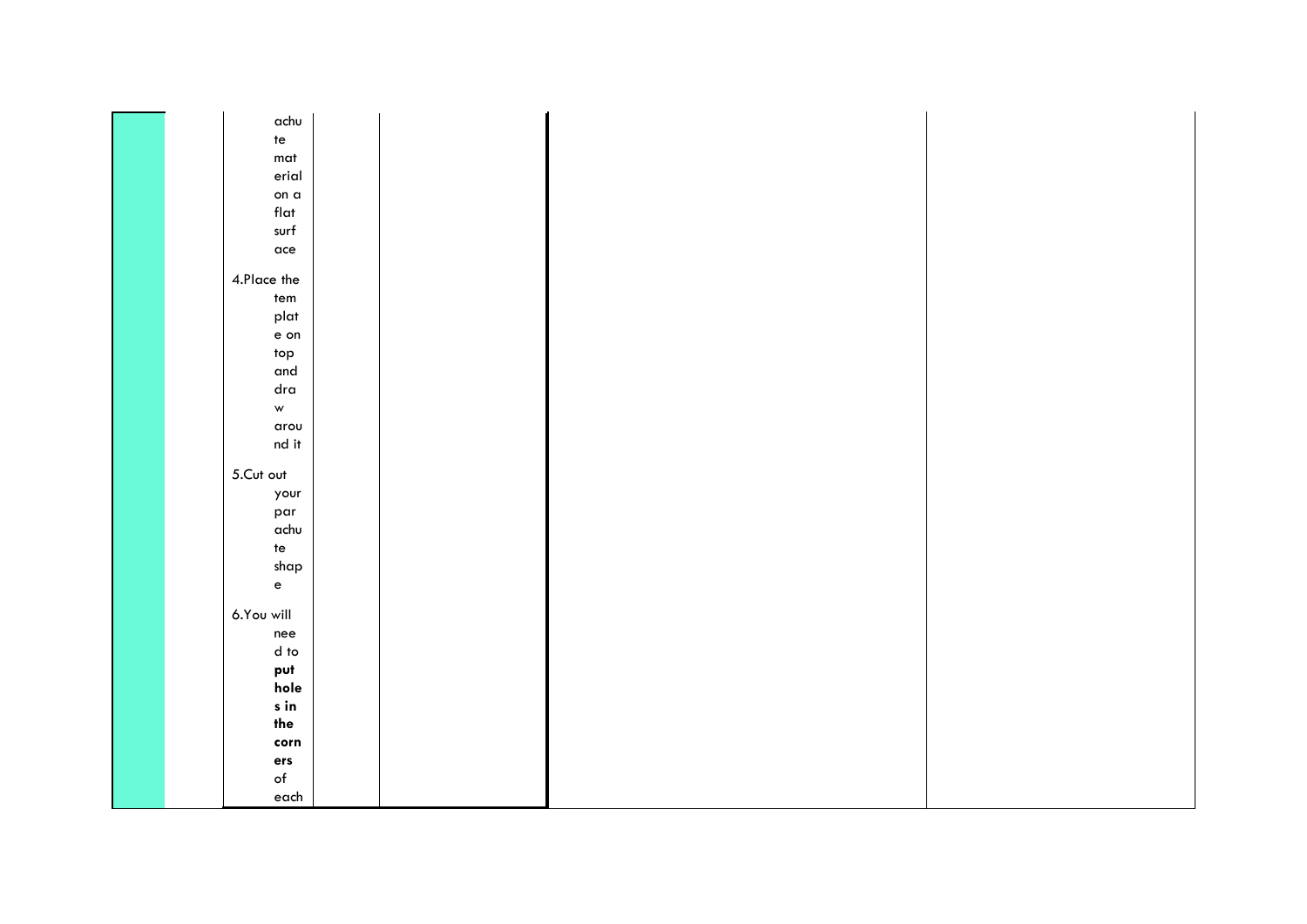|                                  | shap<br>e<br>alon<br>g<br>the<br>gree<br>n<br>lines                                                                                                                                                                                                                                                                                                                             |                                                                                                                          |                                                                                                                    |
|----------------------------------|---------------------------------------------------------------------------------------------------------------------------------------------------------------------------------------------------------------------------------------------------------------------------------------------------------------------------------------------------------------------------------|--------------------------------------------------------------------------------------------------------------------------|--------------------------------------------------------------------------------------------------------------------|
| Art<br>(weekl<br>y, set<br>Monda | Please make sure the following tasks have<br>been completed out of your STEAM work<br>pack.                                                                                                                                                                                                                                                                                     | Find your work in your STEAM booklets.                                                                                   | Email photos of work to<br>sgammon@klms.leciester.sch.uk<br>Group Zoom Monday 12.45-13.10<br>with Sarah & Michaela |
| y)                               | Art challenge 2: Weaving (Part B)<br>Explore your previously learnt skill of weaving<br>by experimenting with different materials and<br>media.<br>Art challenge 3: Sellotape transfer printing<br>Follow the guide to create colourful and<br>patterned strips out of sellotape.                                                                                               |                                                                                                                          |                                                                                                                    |
| y)                               | Music How to rap and the history of rap:<br>(week Go on to BBC bitesize KS3 music, watch the<br>Monda history of rap.<br>In this lesson you will learn:<br>Find out about rap and its history,<br>including hip-hop, MCs, sound systems<br>and grime.<br><b>Explore rap by artists like C Cane, Stormzy,</b><br>Kate Tempest and Slowthai.<br>Get ideas for making your own rap | y, set video clip then read the information about the https://www.bbc.co.uk/bitesize/topics/z3dqhyc/articl<br>es/zvtjwty | hrackley@klms.leicester.sch.uk acolvi<br>n@klms.leicester.sch.uk                                                   |